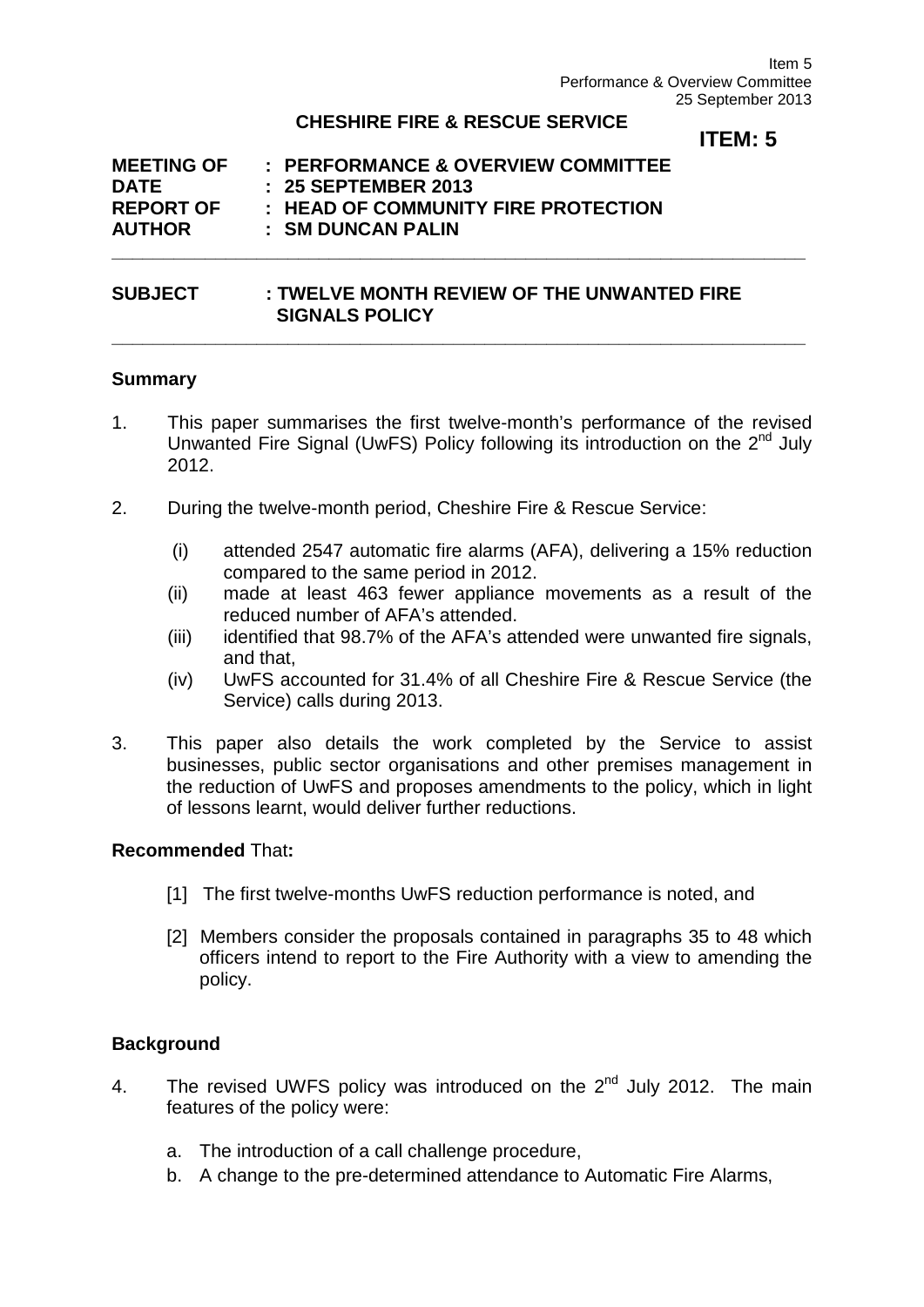- c. The enhancement of the advice given in response to single UWFS, and,
- d. The implementation of more robust ways of managing the Service's relationship with the parties responsible for premises with unacceptably high levels of UwFS's.
- 5. The objectives of the revised policy were:
	- a. To secure a reduction in the number of false alarms generated by automatic fire detection and alarm systems, by encouraging improved maintenance of systems,
	- b. To reduce appliance movements, unnecessary costs and disruption to both the Service and business community, and
	- c. To reduce the risk to the public and Service personnel through unnecessary emergency responses,
- 6. In 2007 the original UwFS policy was introduced, this revised 2012 UwFS policy replaced it following extensive consultation and briefing sessions to both internal and external stakeholders.

# **12 month performance review**

#### **Summary**

7. Table 1 and Figure 1 detail the reduction in UwFS during the first twelvemonths of the policy; they show a 15% reduction has been achieved (compared to the same period in the previous year). During 2012/13 the Service attended 2547 AFA's which when compared to the total number of 8103 calls attended by the Service over the same period equates to 31.43% of all calls.

| Year               | Q1   | Q <sub>2</sub> | Q <sub>3</sub> | Q4   | Grand<br><b>Total</b> | <b>Reduction</b> |
|--------------------|------|----------------|----------------|------|-----------------------|------------------|
| 2009-10            | 795  | 815            | 768            | 807  | 3185                  |                  |
| 2010-11            | 872  | 936            | 688            | 663  | 3159                  | 1%               |
| 2011-12            | 759  | 756            | 741            | 754  | 3010                  | 5%               |
| 2012-13            | 715  | 651            | 584            | 597  | 2547                  | 15%              |
| <b>Grand Total</b> | 3141 | 3158           | 2781           | 2821 | 11901                 |                  |

Table 1**:** Number of UwFS over last 4 years including % reduction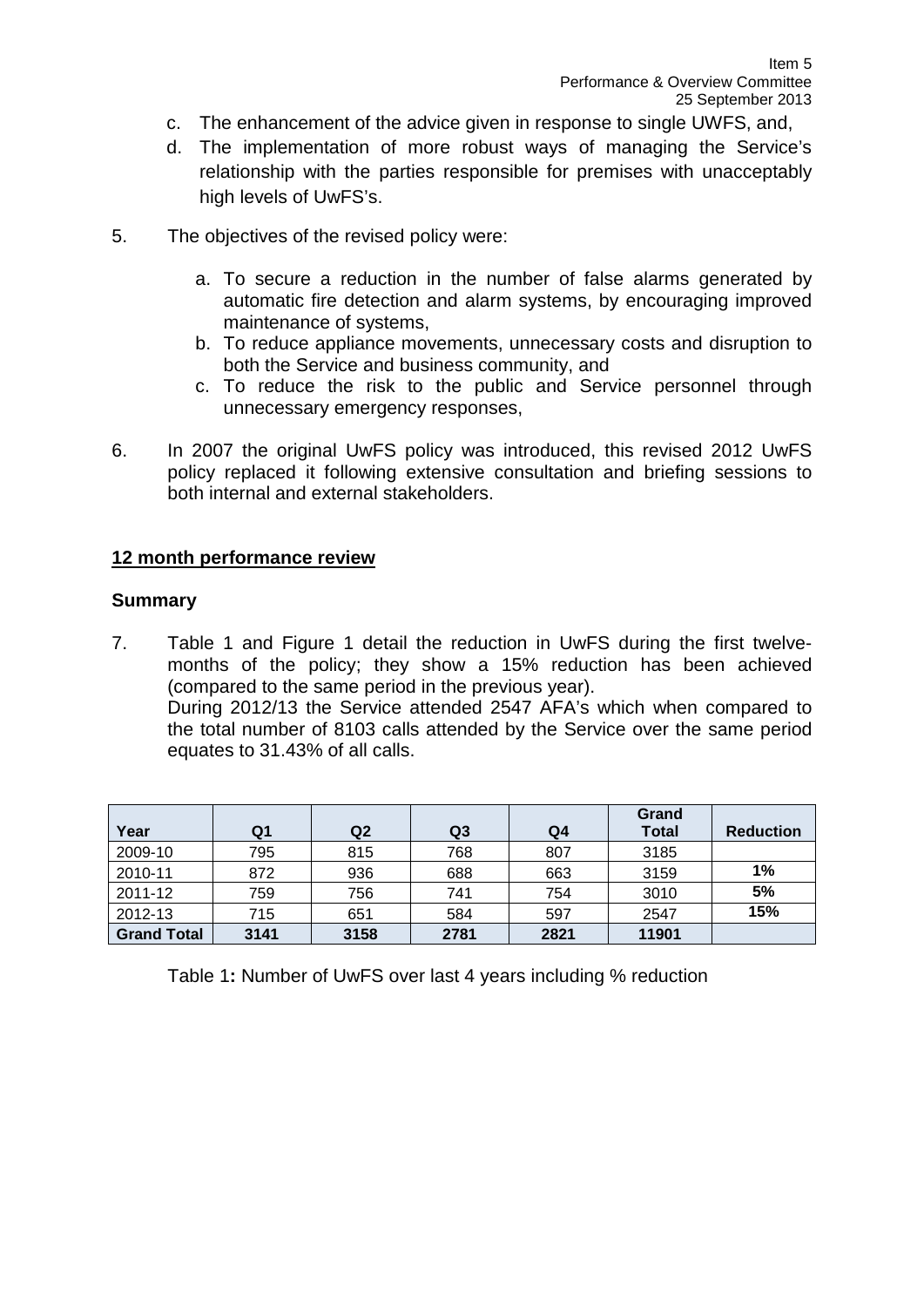

Figure 1: Number of UwFS over last 4 years shown in quarters

- 8. The data shows a trend for year on year reductions; a 15% reduction was achieved in the last 12 months since the new policy was introduced. Analysis of the 2013 Family Group 4 Fire & Rescue Service data shows that Cheshire achieved  $3<sup>rd</sup>$  position in a table of 16 Fire & Rescue Service's for reductions in UwFS numbers, with the latest 12 month reductions ranging from 56.4%(Kent) (paragraph 31 provides details on how this has been achieved) to an increase of 13.9% in Cleveland, with an average reduction of 6.9% (compared to Cheshire's 15% reduction). This suggests that although Cheshire is performing well, further improvement can still be made.
- 9. Analysis of the 2547 UwFS reveals that 1487 (58%) were attendances at sleeping risk premises (including domestic dwellings). The UwFS policy excludes sleeping risk premises from call challenge, therefore this will always be a limiting factor in achieving the maximum UwFS reductions.

# **Causes of UwFS**

10. The cause of the UwFS's throughout 2013 are generally the same as those in previous years with the majority of causes being related to the human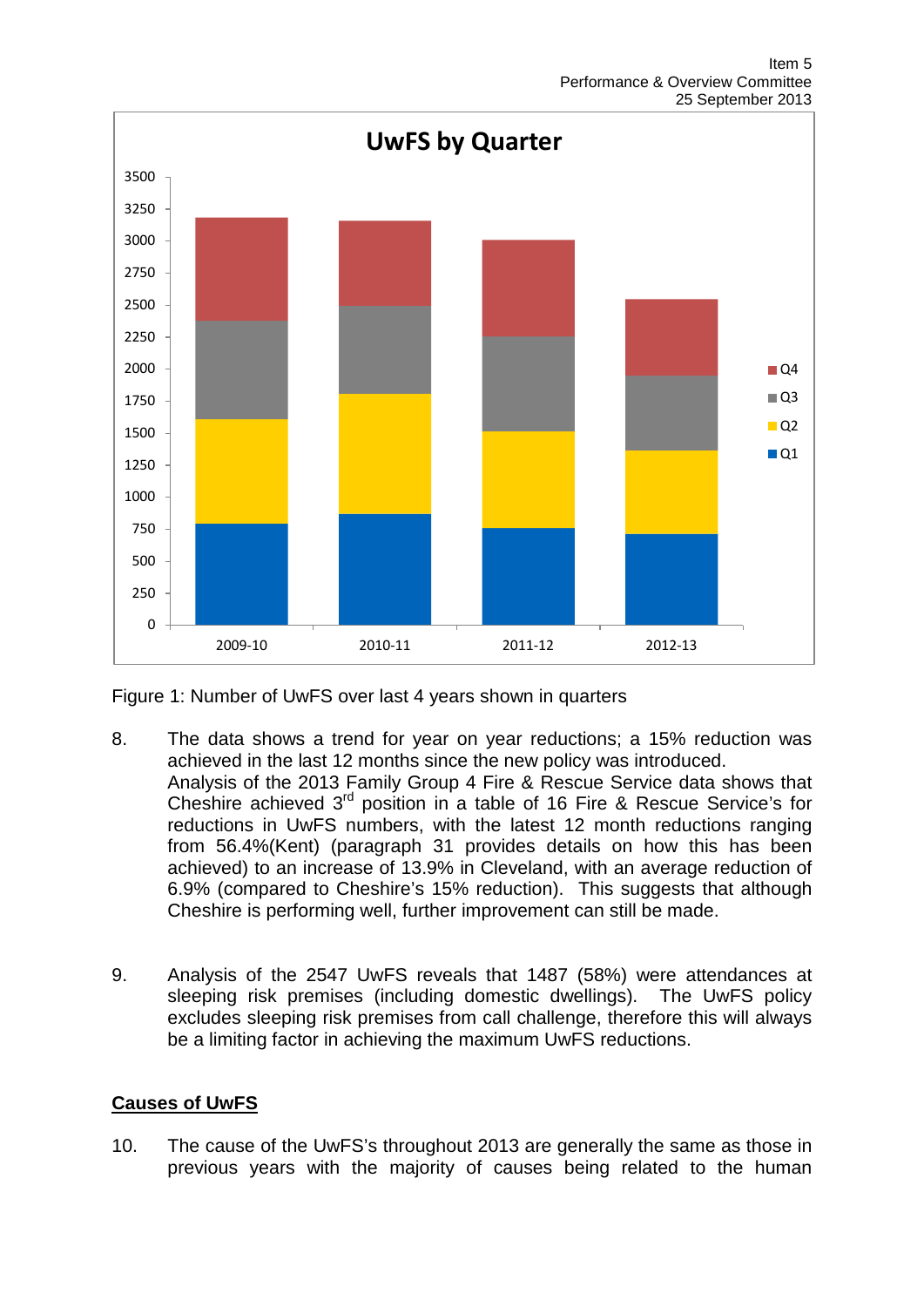habitation of buildings resulting in accidental or careless activation of the fire alarm. Faulty alarm, cooking fumes, carelessly set off, dust and failure to inform alarm receiving centre's (ARC) when testing alarms are the main five causes of UwFS. The term "faulty alarm" is generally recorded by the fire crews when there is no obvious reason for the alarm to activate outside of a fire condition. Most will be as a result of either poor maintenance or unfavorable conditions created by the occupiers of the building causing the detector to operate (for example, by the use of aerosol cleaning products). Appendix 6 details the complete list of causes of UwFS.



Figure 2: 2012/13 monthly breakdown of UwFS

11. Figure 2 shows that apart from a slight peak during summer months and a slight drop during one month in winter, the 12 months are very similar in terms of UwFS activity across the year. The first six months of the policy are higher than the last six months; it should however, be noted that the new policy has been a significant change for businesses and ARC's and these stakeholders took sometime to adjust. Additional improvements have therefore been secured over the second six-months as the policy continued to embed.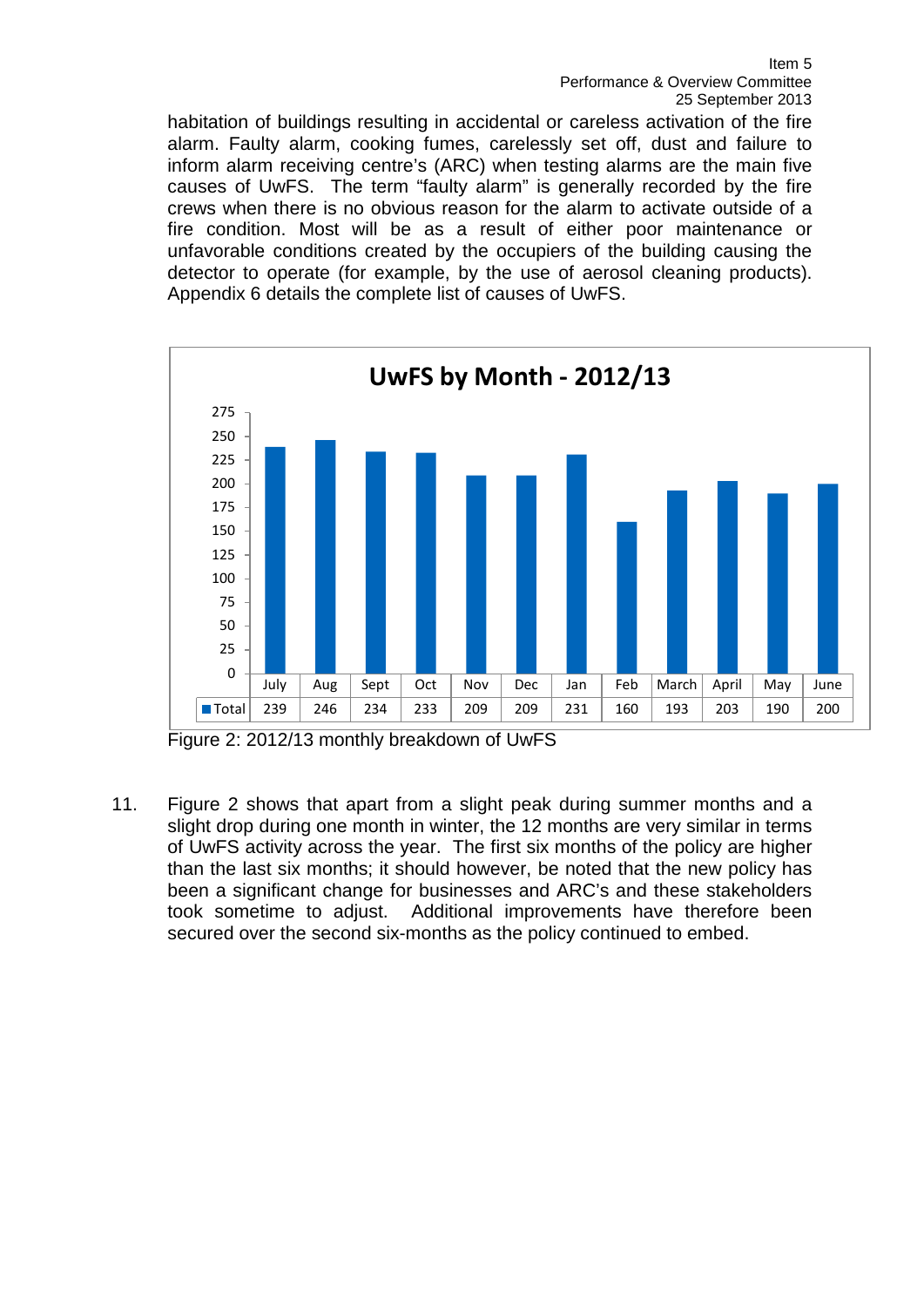

Figure 3: Last 4 years average hourly breakdown of UwFS (with separate line showing 2013 average)

12. Figure 3 above, shows that the majority of UwFS occur during daytime hours; however, figure 2 identifies that the time of year has no real bearing on the number of calls. The numbers of occupants within buildings will generally increase during daytime and with it the potential for human error to cause UwFS. Therefore any further reduction measures need to be focused on calls during periods of peak occupancy in order to reduce the overall total number of UwFS. Appendix 7 provides a temporal chart of UwFS activity across both hour and day of week.

# **Types of building attended**

13. Of the total 2547 UwFS in 2013, 1487 UwFS (58%) were at sleeping risk premises. Table 3 below details the most frequently attended sleeping and non-sleeping risks. Notably, within the sleeping accommodation, three of the premises types (sheltered housing, private house and private dwelling area of flats) do not fall within the remit of the Service's fire safety legislation and therefore the ability for CFP officers to enforce requirements and improvements in these types of buildings is not relevant, thereby constraining further reduction

| <b>Sleeping Accommodation</b>    | Number of<br><b>UwFS</b> |
|----------------------------------|--------------------------|
| Self contained Sheltered Housing | 413                      |
| House - single occupancy         | 327                      |
| Hospital                         | 231                      |
| Flats up to 3 storeys            | 136                      |
| Nursing/Care                     | 100                      |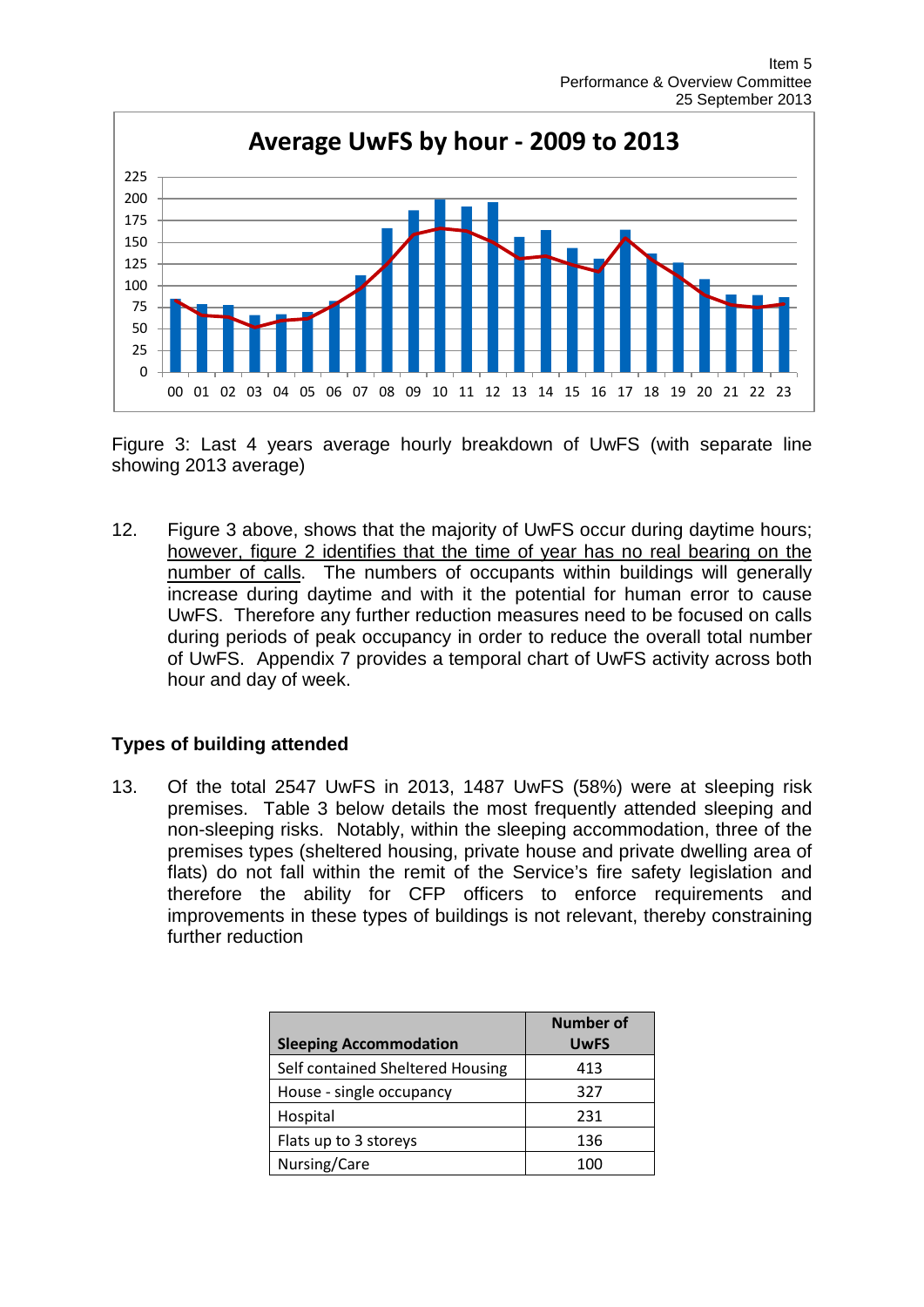| <b>Non-sleeping</b>   | Number of<br><b>UwFS</b> |
|-----------------------|--------------------------|
| Infant/primary school | 147                      |
| Purpose built office  | 133                      |
| Single shop           | 82                       |
| Factory               | 62                       |
| Warehouse             | 56                       |

Table 3: Five most frequently attended UwFS at both sleeping and non sleeping risks in 2013.

# **Number of fires attended that originated as AFA's**

14. Of the 2547 AFA's attended, 29 resulted in fires. This equates to 98.7% of AFA's being UwFS; 21 of the fires required no firefighting intervention (mainly due to them being out on arrival), the remaining 8 required fire service intervention ranging from simple removal of a cooking appliance from heat to the use of hose reels and breathing apparatus. Nine of the 29 fires were in non-residential premises, 3 were in residential premises. See appendix 1 for details of the 2012/13 fires originating as AFA's.

# **UWFS reduction activities**

15. A number of UwFS reduction activities were undertaken as part of the policy change; all of these measures have contributed to the overall reduction in UwFS.

The introduction of an ARC call challenge procedure when an Automatic Fire Alarm is received by the Service's mobilising control Room

- 16. ARCs are private companies that pass alarm calls from customers' premises to the Service. Key to the reduction of UwFS is the adoption of initial 'call challenge' by the ARCs which cover the Service area.
- 17. The Service applies further call challenge to all automatic fire alarms with the exception of sleeping risks.
- 18. Approximately forty ARC's cover the geographical area of Cheshire, although the centre's themselves are based throughout the UK.
- 19. The success of the 'call challenge' approach has been dependent on the cooperation of the ARCs and their willingness to agree protocols for call challenge.
- 20. Memorandum of understanding were sent to all of the ARC's. Initial problems were encountered with the two largest ARC providers however, due to Community Fire Protection managers working to increase awareness levels of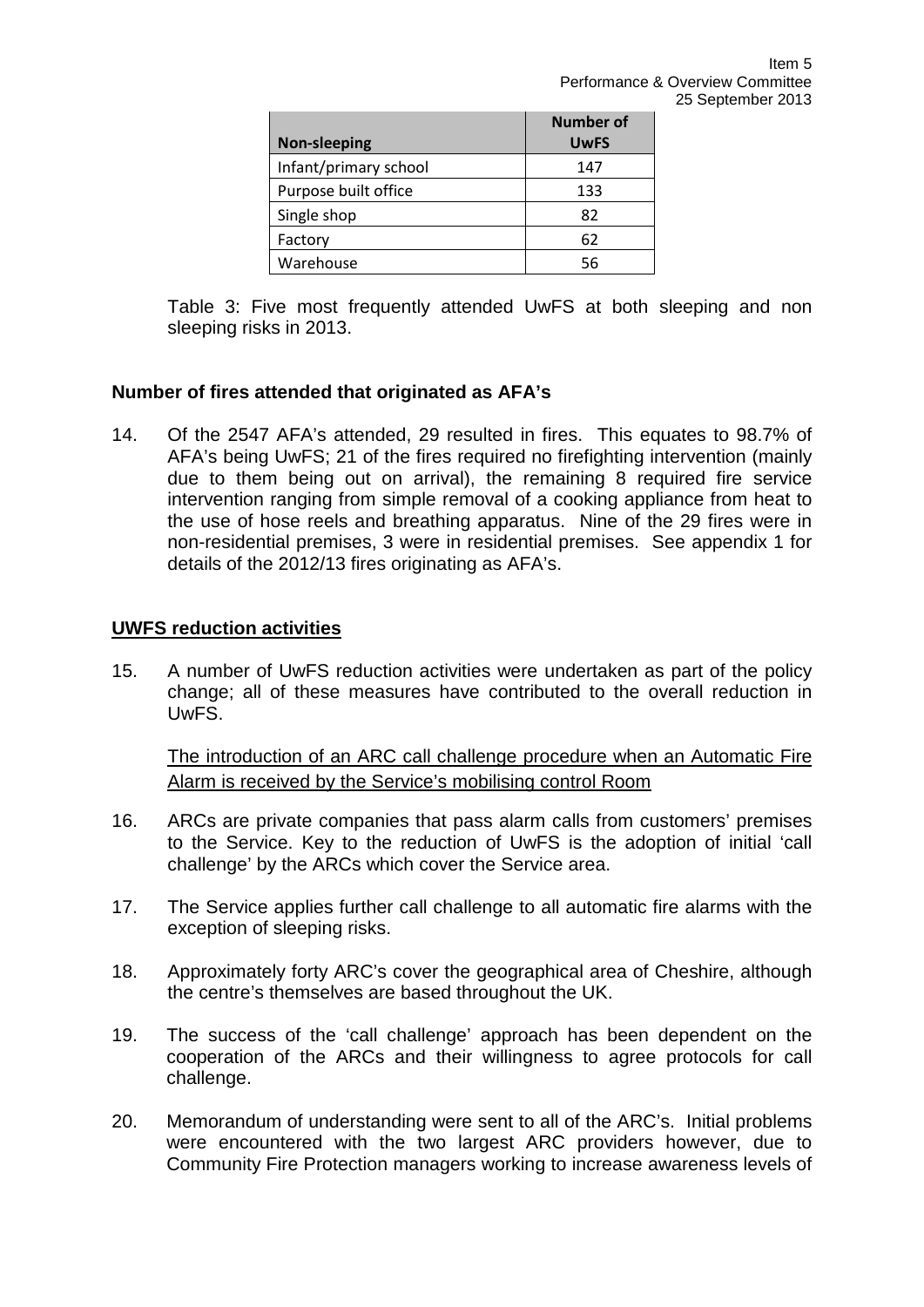ARC staff; the last eight months have seen significant improvements in compliance.

Change to the pre-determined attendance to Automatic Fire Alarms

- 21. The introduction of a revised pre-determined attendance (PDA), consisting of one pump to all AFA's, has resulted in a significant reduction in fire appliance movements.
- 22. Table 4, summarises the AFA pre-determined attendances both prior to the introduction of the 2012 revised policy and after its introduction. This highlights the reduction in appliance movements as a result of reducing the PDA to one appliance.

|                             | <b>PDA for AFA's</b>     |                |  |  |  |
|-----------------------------|--------------------------|----------------|--|--|--|
| <b>Property Type</b>        | <b>Old PDA</b>           | <b>New PDA</b> |  |  |  |
| <b>Commercial Property</b>  | 1 Appliances             | 1 Appliance    |  |  |  |
| <b>Domestic Property</b>    | 2 Appliances             | 1 Appliance    |  |  |  |
| Hospital                    | 3 Appliances             | 1 Appliance    |  |  |  |
| <b>High Rise Building</b>   | 2 Appliances, Aerial     | 3 Appliances   |  |  |  |
| Heritage                    | 4 Appliances             | 1 Appliance    |  |  |  |
| <b>Heritage Sites</b>       | Appliances, Aerial,<br>4 | 1 Appliance    |  |  |  |
| <b>Chester City Centre)</b> | HVP + Support Pump       |                |  |  |  |

Table 4**:** No of appliances sent to AFA's by premises type

- 23. Although it is very difficult to monitor the precise reduction in appliance movements, the data suggests the reduction to one pump PDA's and overall reduction in UwFS attended, has resulted in at least 463 less appliance movements during the twelve-month review period (and potentially significantly more).
- 24. The policy provides scope for the Service to temporarily increase the PDA to individual premises for specific reasons. The only premises that this has been applied to is Leighton Hospital in Crewe (which has been increased to three pumps) due to major building works affecting some parts of the building.
- 25. Following a number of high-rise fires throughout the UK, where firefighter safety was compromised, for the first twelve months of this policy all AFA's to high-rise premises have attracted a PDA of three pumps (see table 3 above). The number of high rise building UwFS over the 12 month review period was 11.

# Enhancement of advice given to premises in response to UwFS,

26. A comprehensive education programme for stations (delivered jointly between station managers and CFP inspectors) has meant that operational crews are now more confident in advising building owners on how to manage their systems and reduce UwFS at the time of the call.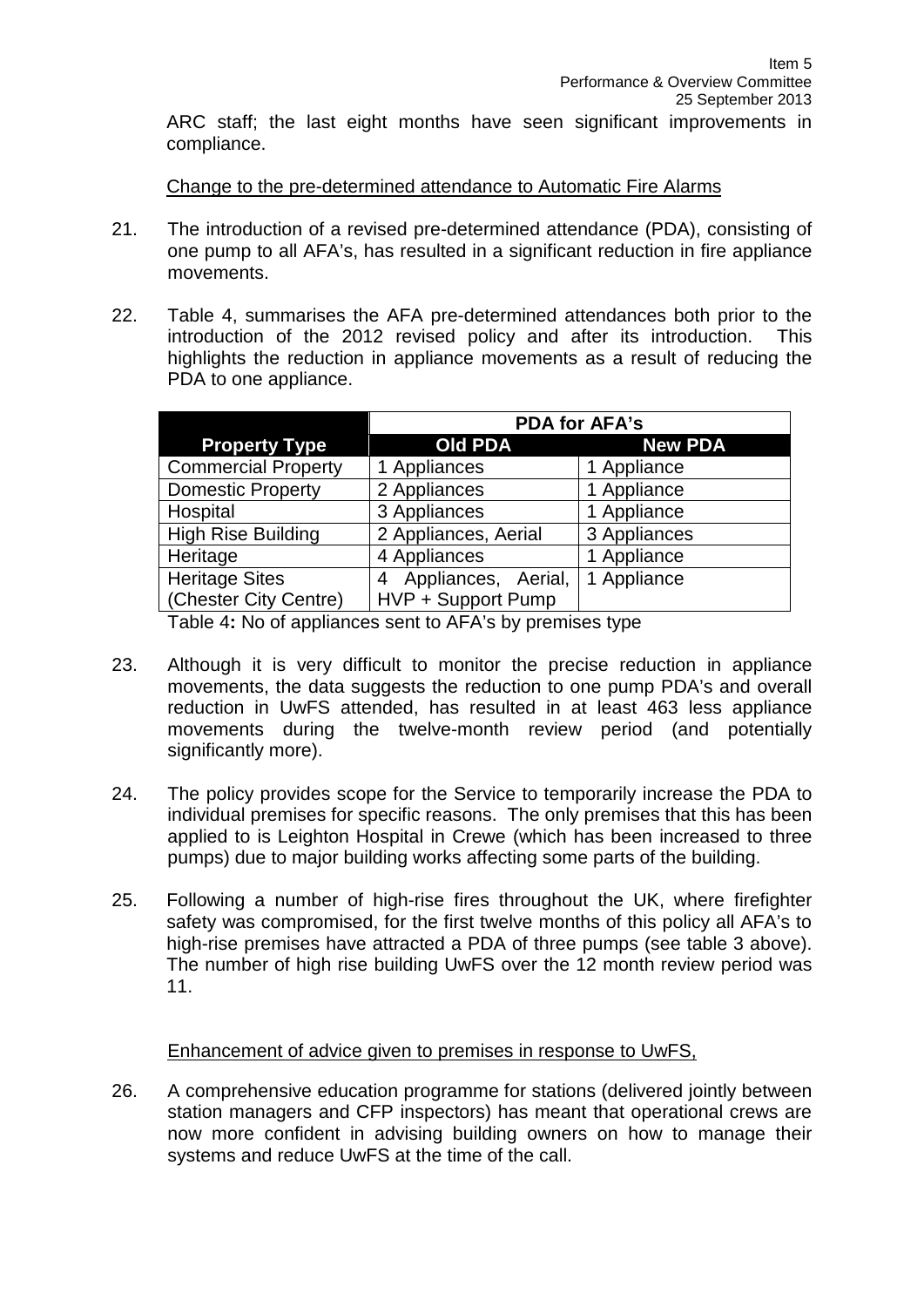27. A large proportion of UwFS attendances originate from premises with only occasional activations. The CFP department has used a standard letter and leaflet to inform businesses about the benefits and operation of local procedures in the event of an AFA, this letter has been sent in response to every single activation in the last twelve months.

# Premises with unacceptably high levels of UwFS.

- 28. Data shows that CFP officers have undertaken 1338 UwFS activities during the first 12 months (activities include telephone calls, visits, creating letters etc). These activities have lead to the premises moving onto a staged management process; this is essentially where CFP will closely monitor both further activations and the premises management measures to reduce UwFS. There are currently 19 premises at stage one (mandatory full fire safety audit and robust monitoring) and three premises in stage two (at Stage 2 a premises would not normally continue to receive a response but as all three are sleeping risk premises, they are excluded from this sanction).
- 29. Table 5 and Figure 4 below show that although the number of UwFS has reduced year on year, the time spent by CFP inspectors has actually increased. This increased time spent reducing UwFS has inevitably had a positive impact on the overall reduction of UwFS and therefore reduction in fire appliance movements and associated risk to road users. However, the more CFP time spent reducing UwFS, the less time there is for fire safety audits, consultations and other work to reduce the risk to the community from fires in non-domestic buildings.

| Year    | <b>Total UwFS</b> | <b>CFP hours</b><br>reducing UWFS | CFP time per UwFS based on yearly<br>figures |
|---------|-------------------|-----------------------------------|----------------------------------------------|
| 2010/11 | 3159              | 1377                              | 0.4 hours                                    |
| 2011/12 | 3010              | 1135                              | 0.4 hours                                    |
| 2012/13 | 2547              | 1753                              | 0.7 hours                                    |



Table 5: CFP hours spent reducing UwFS and average per UwFS

Figure 4: CFP hours spent reducing UwFS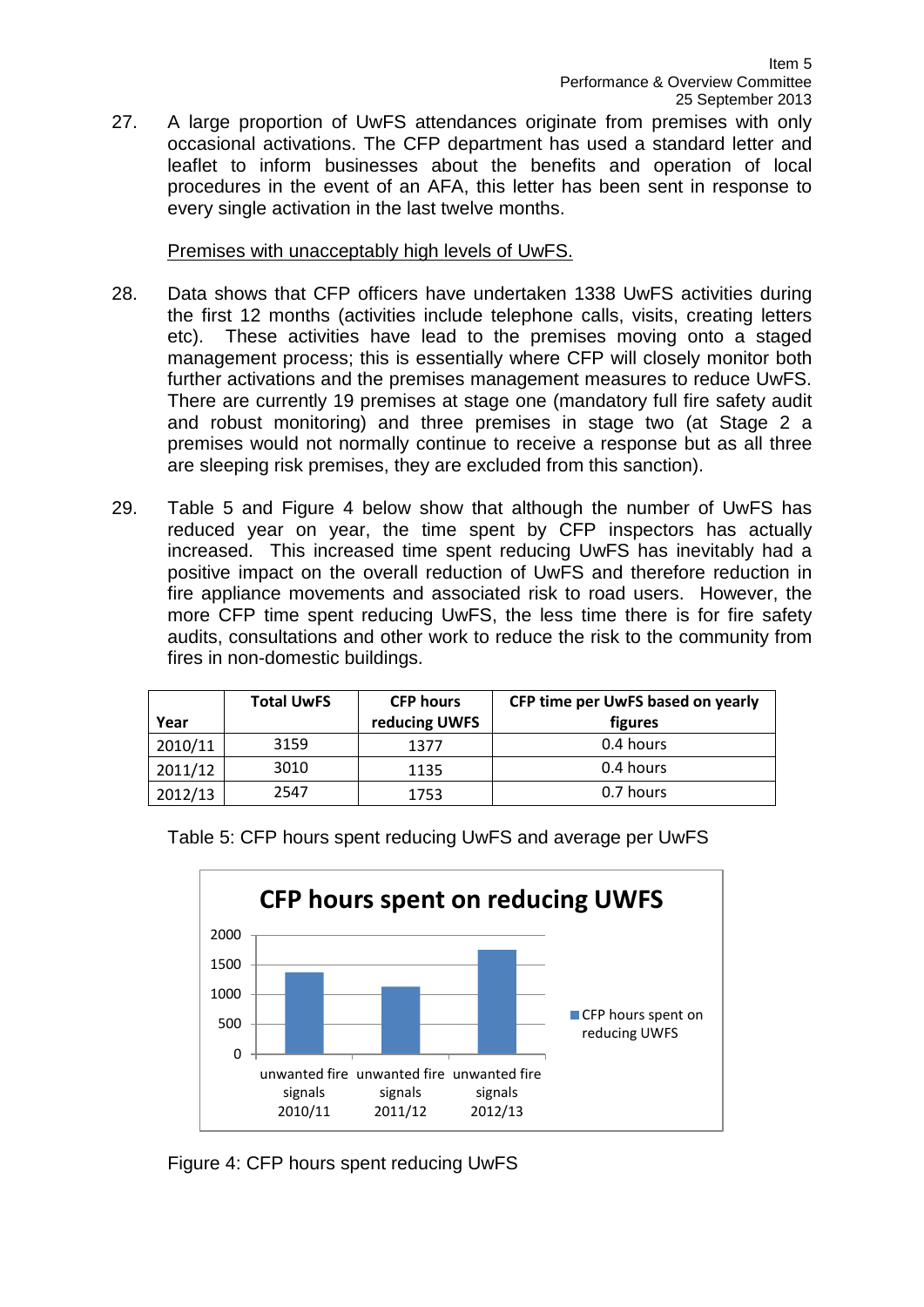### **Future options for reduction**

- 30. Within the region, the only Service to implement UwFS policy changes during the review period has been Merseyside. This is now the most 'stringent' policy within the region as it uses a non-attendance approach (unless the premises is a dwelling, in which case it receives a PDA of two pumps). There is no call challenge approach to their policy; premises are simply advised that they must ring 999 if they discover a fire. The policy has seen a reduction of 49.7% over the first 8 months of the policy. Appendix 2 provides further details of this policy.
- 31. Nationally there is a wide variance in approaches to UwFS; Kent FRS operate a 24 hours a day, 7 days a week non-attendance to AFA's, unless a fire is confirmed at the premises (with certain exemptions for sheltered accommodation). West Yorkshire FRS operate a similar policy to that of Kent FRS between 0800 – 1900 (but have excluded sleeping and other high risk premises). Durham & Darlington FRS, and Cambridgeshire FRS operate similar non-attendance approaches to low risk commercial premises 0900 – 1700, Monday to Friday. Devon & Somerset FRS have recently introduced a non-attendance to commercial premises between 0800 – 1800 hrs.
- 32. Work is currently underway through the northwest Chief Fire Officer Association (CFOA) group to look at a regional approach to UwFS reduction using the fire control project as the catalyst for change. Although in its early stages, the northwest CFOA Protection group has given the CFOA UwFS sub-group the remit of investigating a regional approach. Initial discussions however, have identified no real appetite for some FRS's to move from their current position. Appendix 2 provides a comparison of the UwFS policies across the region.
- 33. The Service continues to investigate ways to actively reduce the total number of UwFS whilst continuing to operate within the policy boundaries. Options for more significant reductions are detailed below taking into account lessons learnt over the past 12 months and from other FRS's nationally.
- 34. A number of changes are now proposed; split into Policy and Procedural elements:

# *Policy Proposals*

#### **Proposal 1 – removal of Gen 7 process**

35. The Gen 7 process is a procedure whereby upon attendance at each UwFS operational crews complete a hard copy form with relevant details about both the premises and cause of the UwFS, a copy is provided to both the occupier and one is retained by the operational crews and details transferred to an electronic database on return to station, this database is then accessed by CFP staff. The Gen 7 process has been in existence since 2007 and has provided a useful platform for the monitoring of UwFS however, the recently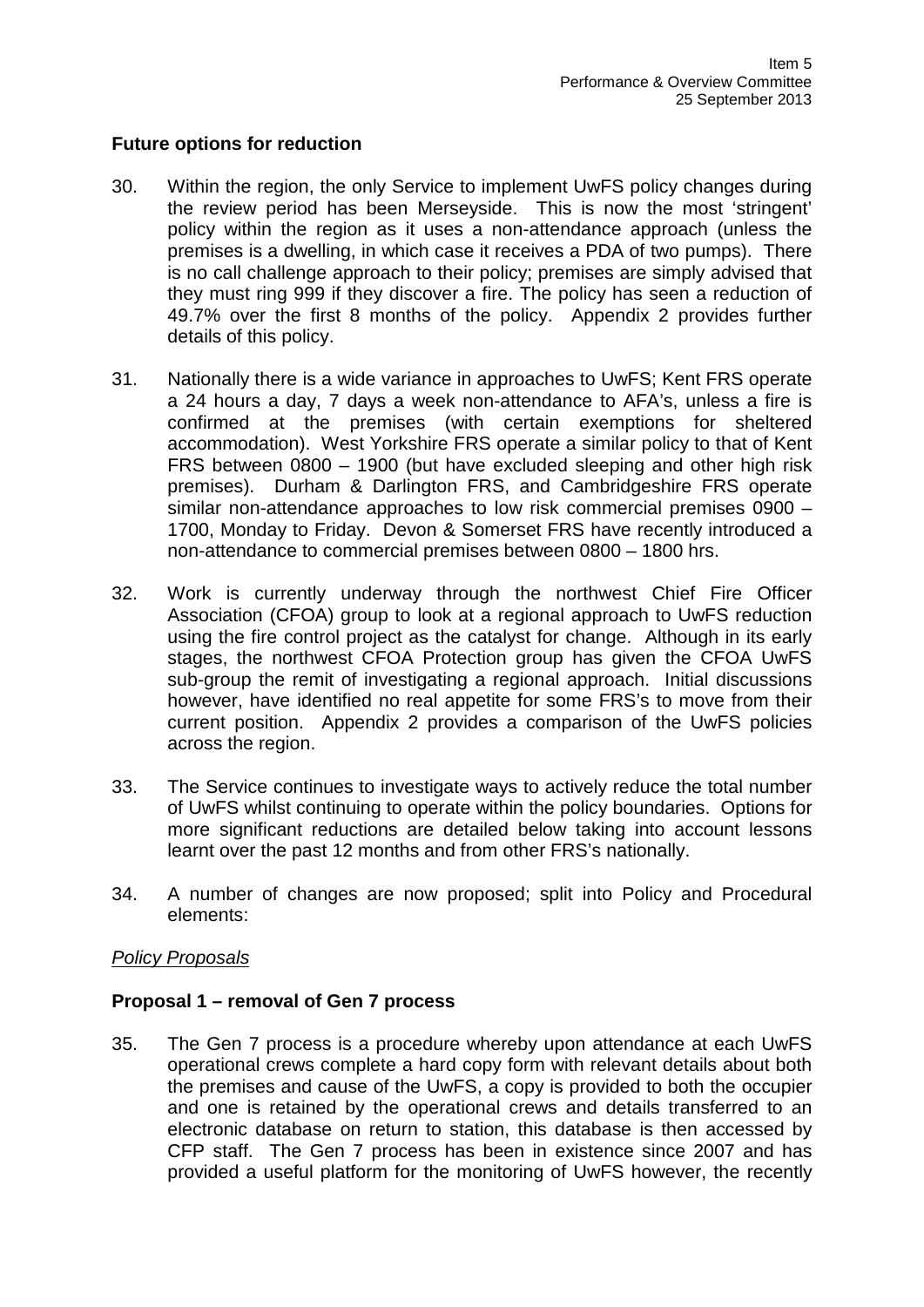developed Firecore database now provides a more streamlined approach to monitoring UwFS.

36. Although not a reduction measure, the removal of the Gen 7 process is a Business Process Improvement and will reduce the administration time for both operational fire crews and CFP staff and therefore increase time for other essential activities. The introduction of the Firecore database enables the accurate monitoring of each UwFS, its cause and history of occurrence and therefore the Gen 7 process is no longer required and it is recommended that it should be discontinued.

# **Proposal 2 – Non-attendance to commercial buildings during 0900-1700**

- 37. The data suggests that further reductions in UwFS would be achieved through the introduction of a non-attendance approach to commercial buildings during daytime hours, seven days a week. The proposed change in procedure will mean that the Service will not attend actuations of automatic fire detection systems to low risk properties, if they are not supported by a phone call to confirm a fire service attendance is required. During this time period most premises will have someone available to investigate the cause of the alarm, who can then confirm if a fire has occurred during the day time. During weekends there may be some commercial buildings which are unoccupied, but equally the absence of occupiers will reduce the risk of fire occurring. The Service will then be able to respond to a confirmed fire, not just an alarm sounding, and send the appropriate number of firefighters and fire appliances immediately, confident that there is a real incident to deal with. A comprehensive list of commercial properties which would be included in this proposal is contained within appendix 3 and those premises that would not be affected by the proposed changes are detailed in appendix 4.
- 38. Cheshire is unusual amongst other FRS's in that it has a large number of hazardous premises designated under the Control of Major Accident Hazard Regulations 1999 (COMAH); these sites contain large quantities of dangerous chemicals and therefore they present a risk not only to the site but also the surrounding homes and businesses should a fire occur. During 2013 the Service attended 12 UwFS at the COMAH sites across Cheshire, therefore due to the minimal impact of continuing to attend these AFA's during the daytime these would be excluded from the non-attendance approach.
- 39. Sleeping risks are by their nature higher risk than commercial non-sleeping risks; this is mainly due to the slower reaction times of the occupants and an increase in occupant numbers. Persons who are asleep will be reliant on automatic fire detection to warn them should a fire break out, therefore an emergency response will be sent without delay.
- 40. Tables 6 and 7 below show that this non-attendance to commercial premises proposal would see estimated further reductions of UwFS of between 550 calls (22%) and 795 calls (31%) based on 2013 figures (demonstrated with different time periods) and would free up (estimated) between 385 hours and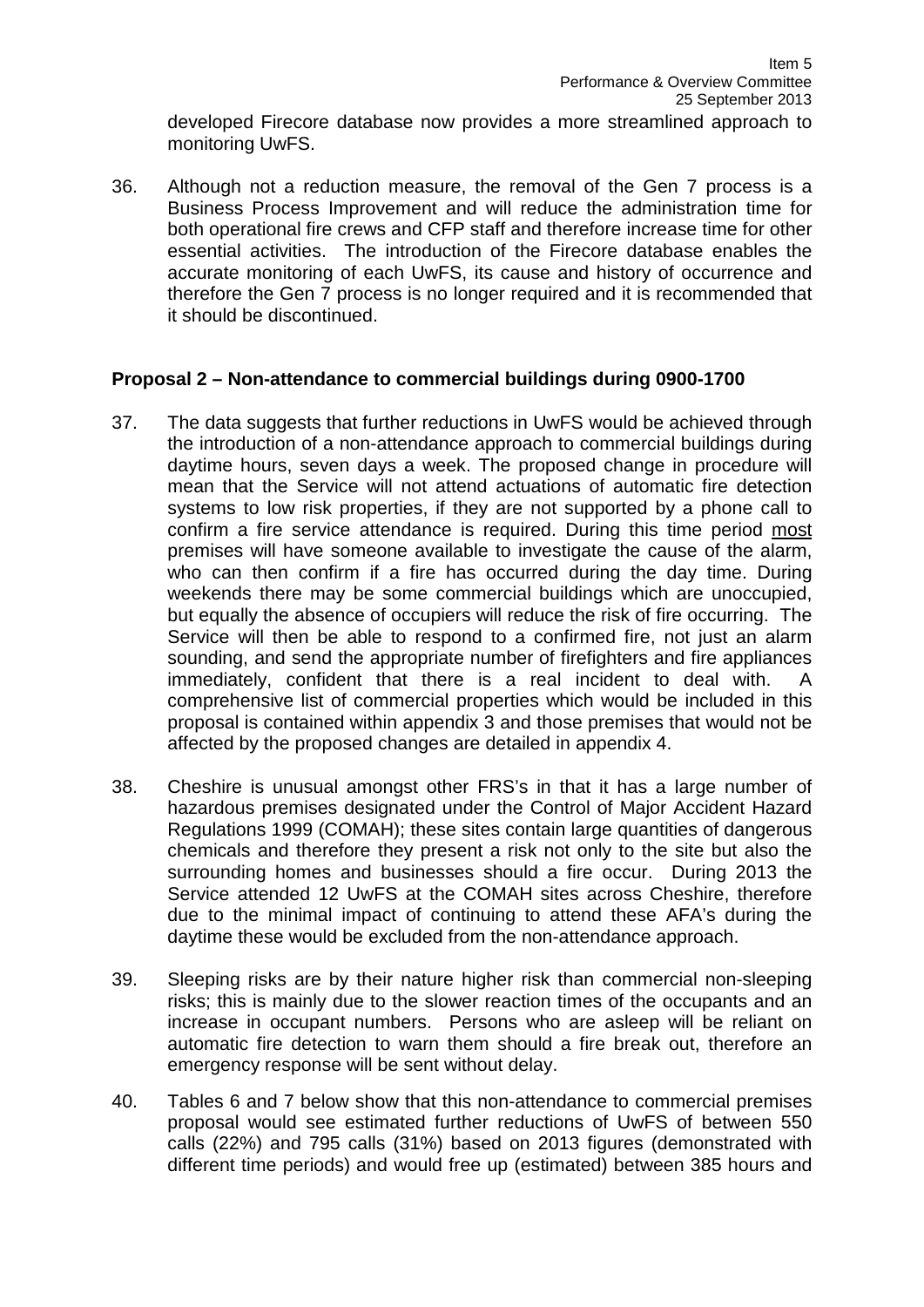556 hours of CFP inspecting officers time, or up to nearly 14 weeks based on a 40 hour week. The table also gives a comparison for non-attendance to commercial premises over a 24 hour period, this would see an estimated reduction of 1060 calls (42% reduction) and could free up 742 hours or over 18 weeks of CFP inspecting officer's time.

- 41. These reductions would also free up a significant amount of operational crews time which could be used to undertake training, community risk reduction work or other community projects.
- 42. No changes would be made to the response to residential (sleeping risk) premises. See appendix 4 for a list of premises which would not be affected by the proposed changes.

|                        |                        | Potential further    | Total number of fires |
|------------------------|------------------------|----------------------|-----------------------|
|                        |                        | reductions of UwFS   | in commercial         |
|                        | Potential reduction in | based on 2013 figure | buildings over the    |
| <b>Time Period</b>     | calls per year         | (2547)               | last 4 years          |
| 0800 - 2000 (12 hours) | 735                    | 29%                  | 69                    |
| 0900 - 1700 (8 hours)  | 550                    | 22%                  | 50                    |
| 0700 - 1900 (12 hours) | 740                    | 29%                  | 67                    |
| 0800 - 2200 (14 hours) | 795                    | 31%                  | 74                    |
| 0800 - 1800 (10 hours) | 658                    | 26%                  | 64                    |
| 0000 - 0000 (24 hours) | 1060                   | 42%                  | 91                    |

Table 6: Options for reducing UwFS and potential reduction of UwFS

|                        |                     | Potential reduction   |
|------------------------|---------------------|-----------------------|
|                        |                     | in CFP hours based    |
|                        | Time period/ number | on 2013 figure of 0.7 |
| <b>Time Period</b>     | of calls            | hours per UwFS        |
| 0800 - 2000 (12 hours) | 61.25               | 514.5                 |
| 0900 - 1700 (8 hours)  | 68.75               | 385                   |
| 0700 - 1900 (12 hours) | 61.66               | 518                   |
| 0800 - 2200 (14 hours) | 56.79               | 556                   |
| 0800 - 1800 (10 hours) | 65.80               | 460                   |
| 0000 - 0000 (24 hours) | 44.17               | 742                   |

Table 7: Options for reducing UwFS and potential reduction in CFP hours

43. Tables 6 and 7 show a number of options for various non-attendance time periods, the potential reduction in UwFS which could be achieved, the average hourly reduction, and the number of fires that have occurred in the previous four years within those periods and the potential reduction impact on CFP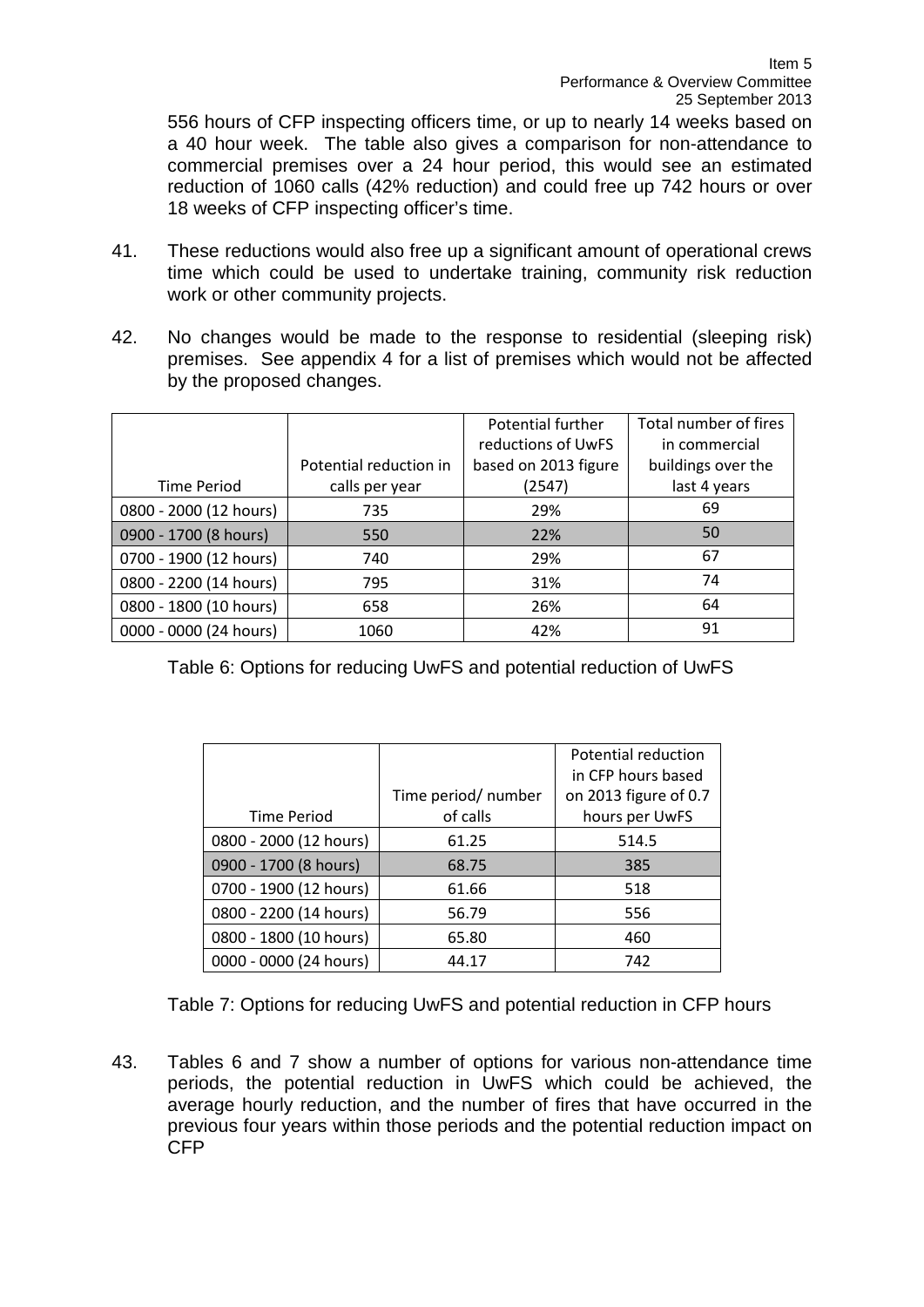| <b>Time of</b> |                       |                                      |                               |                         |
|----------------|-----------------------|--------------------------------------|-------------------------------|-------------------------|
| call           | Category              | <b>Property type</b>                 | Cause                         | <b>Action</b>           |
| 01:38:00       | NonResidential        | Warehouse                            | heating oil smoking           | No firefighting         |
| 08:57:00       | NonResidential        | Warehouse                            | electrical wall heater        | Removal of<br>appliance |
| 11:33:00       | NonResidential        | Veterinary surgery                   | tumble dryer fire             | water back pack         |
| 18:16:00       | NonResidential        | Laboratory/research<br>Establishment | overheated industrial<br>oven | No firefighting         |
| 17:21:00       | NonResidential        | College/University                   | light fitting                 | No firefighting         |
| 17:22:00       | NonResidential        | Other entertainment<br>venue         | fire in dodgem                | No firefighting         |
| 06:35:00       | NonResidential        | Factory                              | electrical fault              | No firefighting         |
| 15:11:00       | <b>NonResidential</b> | Secondary school                     | electrical wall heater        | No firefighting         |
| 15:15:00       | NonResidential        | Factory                              | fire in spray booth           | hose reel and BA        |

Table 8: 2012/13 fires that originated as AFA's and their time of occurrence.

- 44. Table 8 shows that none of the commercial fires that occurred outside of daytime hours required any form of intervention from the Service (appendix 5 details the UwFS which resulted in fires over the last 4 years in commercial buildings).
- 45. It is therefore recommended that during the hours of 0900 1700, seven days a week, there should be no automatic attendance to a commercial premises unless the caller is at the premises and reasonably believes a fire has broken out.

# *Procedural Proposals*

# **Proposal 3 – PDA to remain the same**

- 46. The pre-determined attendance (PDA) is the number of fire engines which are mobilised to certain types of buildings. The current PDA is 1 pump to all AFA's, with the exception of high-rise residential premises which receive a 3 pump attendance; this high-rise PDA was initially a temporary measure. It is now however, proposed that these PDA's should remain at 3 pumps. In 2013 the number of UwFS to high rise buildings was 11 (of which Cheshire has 21 such buildings), therefore the impact of maintaining the PDA is minimal.
- 47. As several high rise blocks of flats are currently considering the installation of sprinkler systems (supported by Cheshire Fire Authority), the PDA to these buildings will be reviewed to ensure an appropriate emergency response is made in accordance with the lower risk associated with sprinklered buildings.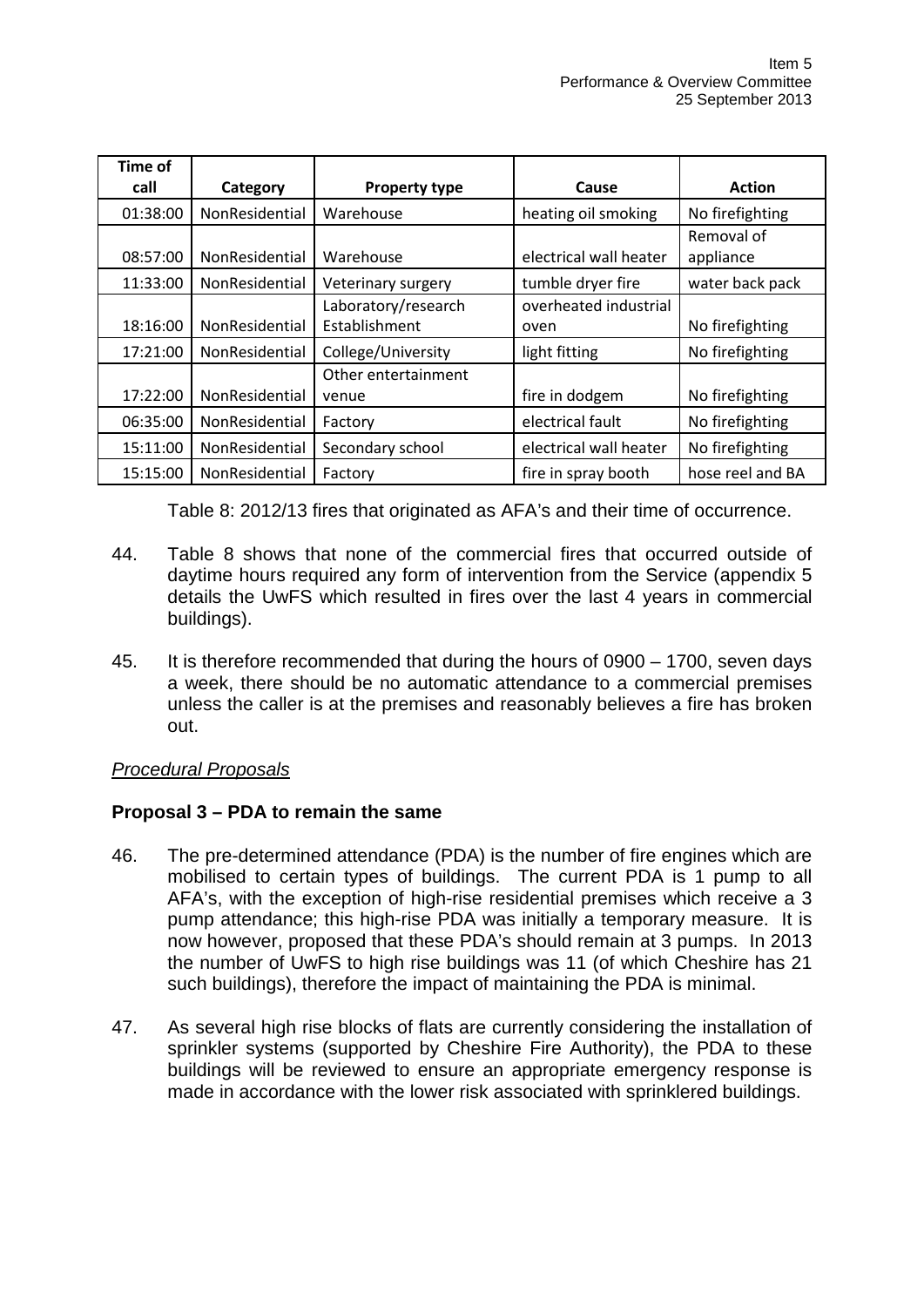# **Proposal 4 – Amend CFP letters**

48. Letters are issued by CFP to premises following any UwFS occurrences and also to agree actions that require the premises to implement measures to prevent further UwFS activations. Although the current suite of five CFP UwFS letters have proved a successful tool in reducing UwFS, an initial review has identified scope to reduce the number and use of the letters in order to further reduce the CFP officer's time and streamline the Business Process management of UwFS.

# **Proposal Summary**

- **1. Discontinue the GEN 7 process**
- **2. Non-attendance to commercial buildings between 09:00 and 17:00**
- **3. AFA PDA's to remain the same**
- **4. CFP letters to be amended to reflect policy change**

# **Financial Implications**

- 49. There have been no additional costs as a result of the implementation of the UwFS policy. Non-cashable savings have been secured through reductions in salary payments arising from the reduced number of attendances to UwFS.
- 50. Section 18 of the Localism Act does give Fire and Rescue Services the scope to charge for UwFS; although charging policies have been adopted by several Service's, no commercial premises have ever actually been charged for an UwFS. Planned charges by Fire & Rescue Service's are equally as varied with ranges between £290 (London Fire Brigade) to estimated costs of £916 (Durham & Darlington FRS) as recommended in the '*2008 CLG - Fire and Rescue service partnership working toolkit for Local Area Agreements'.*
- 51. Based on the average of these two figures above (£603) with a reduction of 463 UWFS calls over 2012/13 there has been an estimated non-cashable saving of £558,378. It should be noted that this estimate cannot fully reflect the actual cost variables of staffing arrangements, direct payment for on call staff or the number of firefighters riding on on-call appliances. In addition it does not directly account for the number of fire appliances sent to each UwFS, diesel used to attend each UwFS, any overtime accrued by wholetime firefighters nor any administration time or reduction work by CFP staff. Therefore this figure should be used with caution.

# **Legal Implications**

- 52. The Fire and Rescue Services Act (2004) Section 7 states:
	- (1) A fire and rescue authority must make provision for the purpose of:
		- (a) extinguishing fires in its area, and
		- (b) protecting life and property in the event of fires in its area.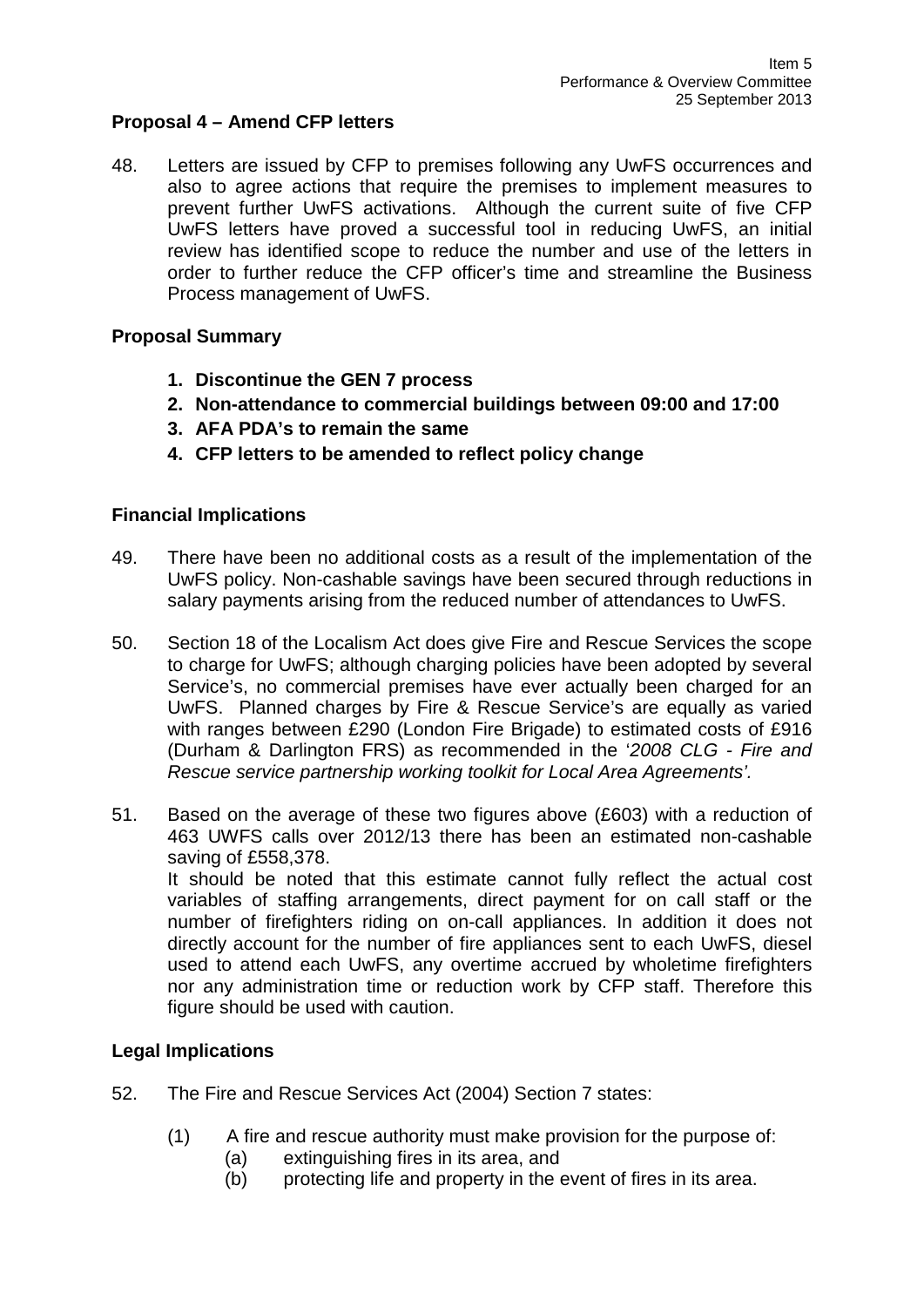- (2) In making provision under subsection(1) a fire and rescue authority must in particular:
	- (c) make arrangements for dealing with calls for help and for summoning personnel
	- (d) make arrangements for ensuring that reasonable steps are taken to prevent or limit damage to property resulting from action taken for the purposes mentioned in subsection (1)
- 53. There is little case law relating to the activities of FRSs and so it is difficult to be certain about precisely what these provisions mean. For example, it is arguable that an AFA is not strictly a call for help, nor is there necessarily a fire (as the statistics show). However, notwithstanding this it is important that our approach is reasonable in all of the circumstances.
- 54. If the proposals are approved, the Authority would only be operating in a similar way to a number of other Authorities. The approach is not novel and has essentially been 'tried and tested' in other FRSs. However, this does not guarantee that there will be no challenge, nor will it provide protection against possible legal liability. There are, of course, also reputational issues that might arise.

# **Equality & Diversity Implications**

55. An Equality Impact Assessment (EIA) has previously been completed for the policy however, should the proposals within this policy be adopted then the EIA will be updated. The new proposals do not impact on any protected characteristics. The appropriate communication channels will be used to inform all affected premises owners/responsible persons of the new approach to UwFS. It is noted that in the last 12 months no equality issues have arisen.

# **Environmental Implications**

54. There are no environmental implications as a result of this twelve-month policy review. It is worthy of note that the reduced number of unnecessary appliance movements will have had a positive impact on the environment, mainly due to a decrease in emissions and fuel costs, contributing to an overall reduction in the Service's carbon footprint; therefore the adoption of proposals 2 and 3 will further reduce the Service's carbon footprint.

# **CONTACT: SM DUNCAN PALIN, FIRE SERVICE HQ, WINSFORD TEL: 07795544059 BACKGROUND PAPERS: None**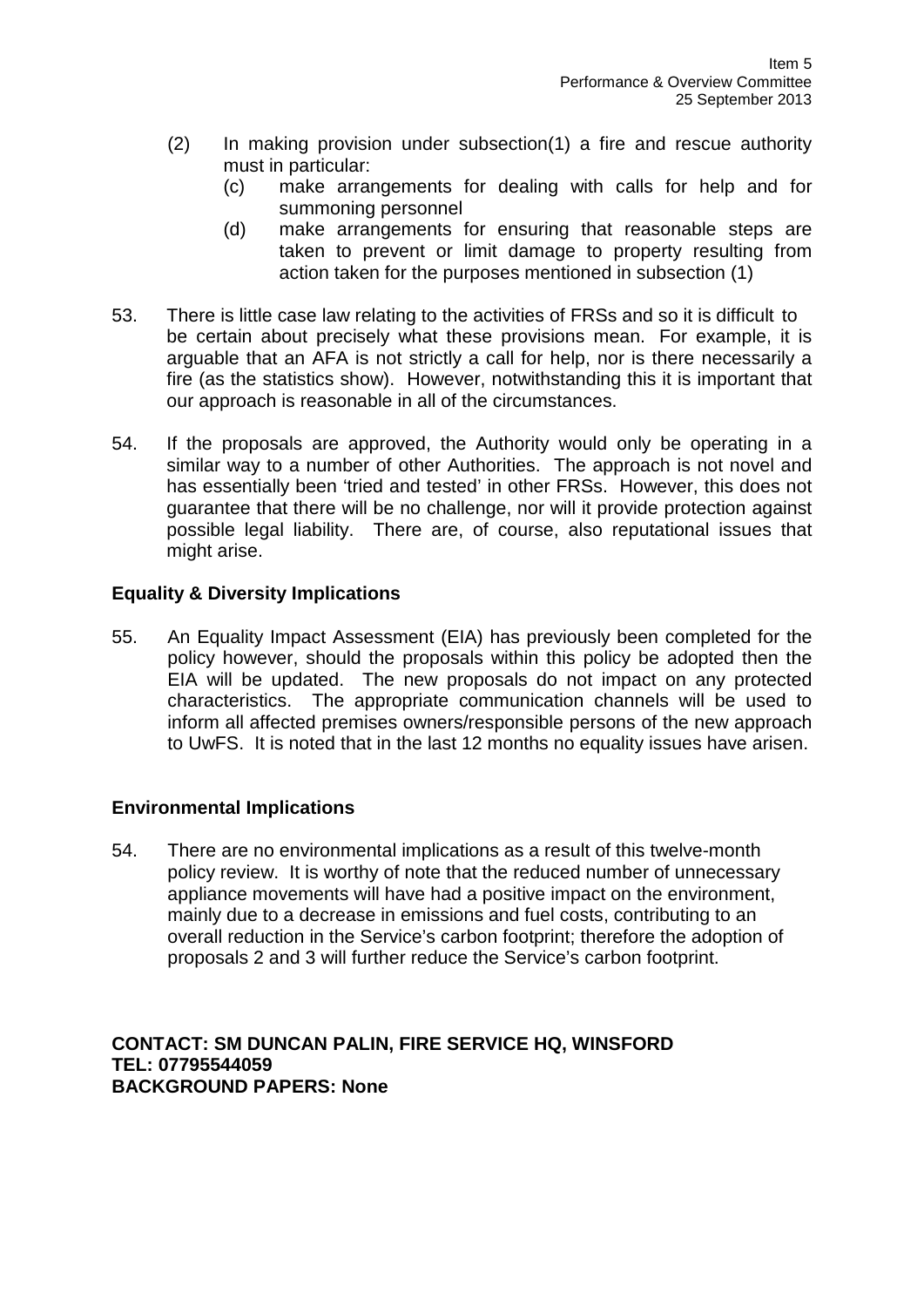Appendix 1 to Item 5 Performance & Overview Committee 25 September 2013

# **APPENDIX 1 -** AFA's that have resulted in fires (2/7/2012 – 2/7/2013)

| <b>Details</b>   | Category         | Property type                     | Cause                         | <b>Action</b>        |
|------------------|------------------|-----------------------------------|-------------------------------|----------------------|
| 23/07/2012 01:49 | <b>Dwelling</b>  | Self contained Sheltered Housing  | Deliberate                    | No firefighting      |
| 06/08/2012 01:38 | NonResidential   | Warehouse                         | heating oil smoking           | No firefighting      |
| 06/08/2012 08:57 | NonResidential   | Warehouse                         | electrical wall heater        | Removal of appliance |
| 17/08/2012 11:33 | NonResidential   | Veterinary surgery                | tumble dryer fire             | water back pack      |
| 24/09/2012 18:16 | NonResidential   | Laboratory/research Establishment | overheated industrial<br>oven | No firefighting      |
| 14/10/2012 10:55 | <b>Dwelling</b>  | Self contained Sheltered Housing  | cooking                       | No firefighting      |
| 17/10/2012 02:42 | <b>Dwelling</b>  | House - single occupancy          | plastic kettle on hob         | No firefighting      |
| 17/10/2012 05:08 | <b>Dwelling</b>  | Self contained Sheltered Housing  | chip pan unattended           | removal from heat    |
| 24/10/2012 19:53 | OtherResidential | <b>Student Hall of Residence</b>  | cooking                       | No firefighting      |
| 13/11/2012 10:14 | <b>Dwelling</b>  | Bungalow - single occupancy       | cooking                       | No firefighting      |
| 15/11/2012 08:39 | <b>Dwelling</b>  | Bungalow - single occupancy       | smoking materials             | No firefighting      |
| 19/11/2012 15:57 | <b>Dwelling</b>  | Self contained Sheltered Housing  | cooking                       | No firefighting      |
| 28/11/2012 17:21 | NonResidential   | College/University                | light fitting                 | No firefighting      |
| 25/12/2012 19:17 | <b>Dwelling</b>  | Self contained Sheltered Housing  | cooker fire                   | No firefighting      |
| 03/01/2013 01:02 | <b>Dwelling</b>  | Bungalow - single occupancy       | plastic kettle on hob         | No firefighting      |
| 20/01/2013 20:12 | <b>Dwelling</b>  | Self contained Sheltered Housing  | cooking unattended            | occupant rescued     |
| 23/01/2013 18:01 | <b>Dwelling</b>  | House - single occupancy          | cooking unattended            | No firefighting      |
| 27/01/2013 17:22 | NonResidential   | Other entertainment venue         | fire in dodgem                | No firefighting      |
| 15/02/2013 17:04 | <b>Dwelling</b>  | Self contained Sheltered Housing  | chopping board on hob         | No firefighting      |
| 13/03/2013 19:30 | <b>Dwelling</b>  | Self contained Sheltered Housing  | cooking unattended            | removal from heat    |
| 15/03/2013 02:24 | <b>Dwelling</b>  | Up to 3 storeys                   | cooking unattended            | extinguisher         |
| 26/03/2013 06:35 | NonResidential   | Factory                           | electrical fault              | No firefighting      |
| 22/04/2013 15:11 | NonResidential   | Secondary school                  | electrical wall heater        | No firefighting      |
| 02/05/2013 20:30 | <b>Dwelling</b>  | Self contained Sheltered Housing  | smoking materials             | No firefighting      |
| 05/05/2013 13:02 | <b>Dwelling</b>  | Self contained Sheltered Housing  | plastic kettle on hob         | removal from heat    |
| 25/05/2013 15:20 | <b>Dwelling</b>  | Up to 3 storeys                   | tea cosy on hob               | No firefighting      |
| 02/06/2013 14:53 | <b>Dwelling</b>  | Up to 2 storeys                   | cooking unattended            | No firefighting      |
| 07/06/2013 16:19 | <b>Dwelling</b>  | Self contained Sheltered Housing  | cloth on hob                  | No firefighting      |
| 28/06/2013 15:15 | NonResidential   | Factory                           | fire in spray booth           | hose reel and BA     |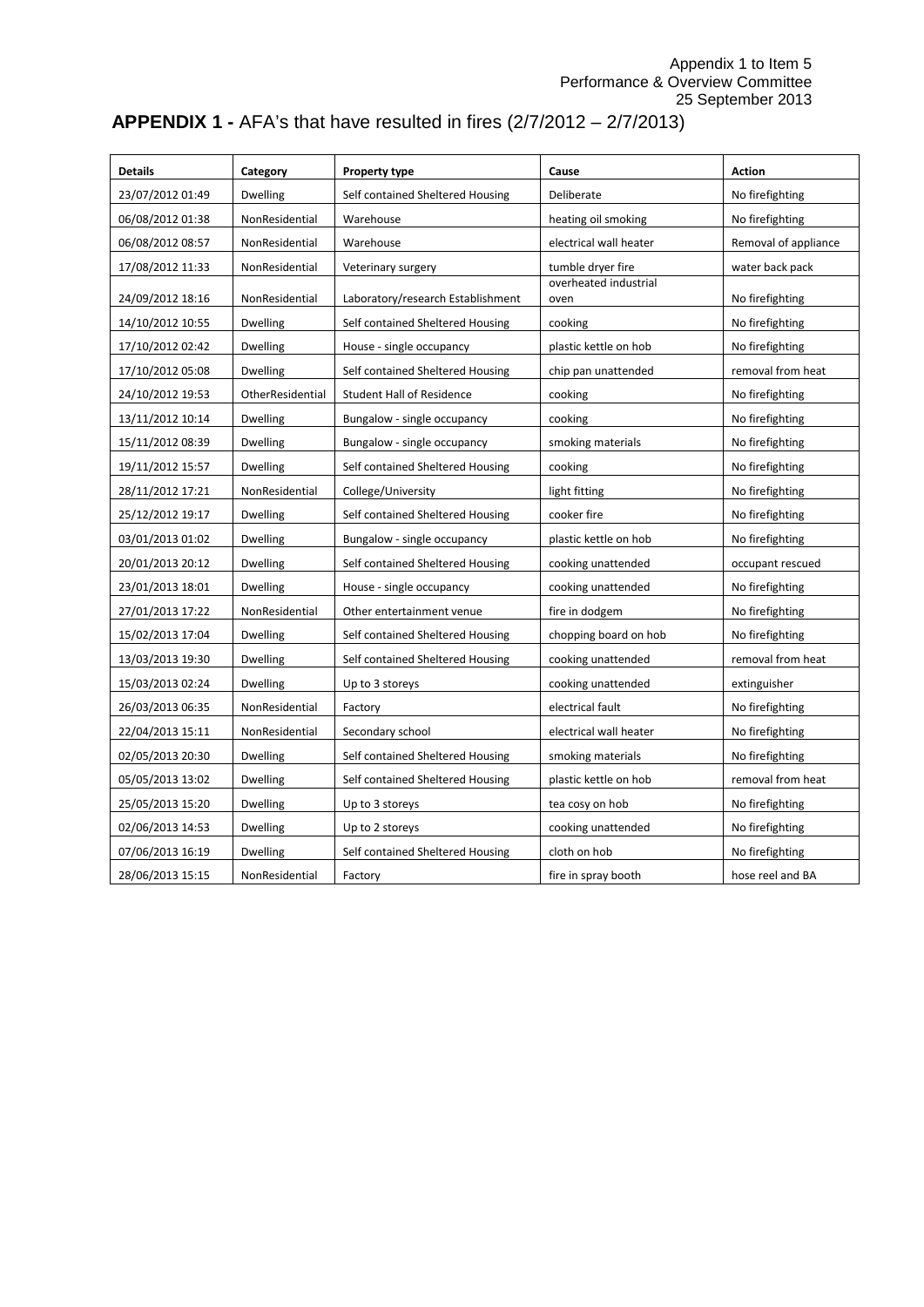| <b>APPENDIX 2 - UWFS Matrix comparing policies throughout the NW region (as of</b> |  |  |  |
|------------------------------------------------------------------------------------|--|--|--|
| April 2013)                                                                        |  |  |  |

| <b>FRS</b>            | Date of          | Attendance to                                                                                                                                                                                                                                                                              | Attendance to                                                                                                                                                                               | Poor                                                                                                                                                                                                                         | <b>Exemptions</b>                                                                                                                                                                                                                                                                                                                    |
|-----------------------|------------------|--------------------------------------------------------------------------------------------------------------------------------------------------------------------------------------------------------------------------------------------------------------------------------------------|---------------------------------------------------------------------------------------------------------------------------------------------------------------------------------------------|------------------------------------------------------------------------------------------------------------------------------------------------------------------------------------------------------------------------------|--------------------------------------------------------------------------------------------------------------------------------------------------------------------------------------------------------------------------------------------------------------------------------------------------------------------------------------|
|                       | policy           | AFA's during                                                                                                                                                                                                                                                                               | AFA's during                                                                                                                                                                                | performance                                                                                                                                                                                                                  | from policy?                                                                                                                                                                                                                                                                                                                         |
|                       |                  | daytime?                                                                                                                                                                                                                                                                                   | night?                                                                                                                                                                                      | measures                                                                                                                                                                                                                     |                                                                                                                                                                                                                                                                                                                                      |
| Cheshire &<br>Cumbria | June<br>2012     | Call challenge, if<br>unconfirmed only false<br>alarm, 1 pump<br>mobilised on blue<br>lights.<br>No call challenge for<br>sleeping risk premises -<br>1 pump mobilised on<br>blue lights.                                                                                                  | Call challenge, if<br>unconfirmed only<br>false alarm, 1 pump<br>mobilised on blue<br>lights<br>No call challenge<br>for sleeping risk<br>premises - 1 pump<br>mobilised on blue<br>lights. | Stage 1<br>>_3 UwFS in a<br>rolling 48 day<br>period or 2 UwFS<br>in a rolling 28 day<br>period.<br>Stage 2<br>If following Stage 1,<br>>_3 UwFS in a<br>rolling 48 day<br>period or 2 UwFS<br>in a rolling 28 day<br>period | High rise $-2$<br>$\bullet$<br>pumps<br>mobilised.<br>Sleeping risk<br>$\bullet$<br>premises $-1$<br>pump no call<br>challenge                                                                                                                                                                                                       |
| Merseyside            | November<br>2012 | Call challenge issued<br>by MACC. If a fire<br>cannot be confirmed or<br>reasonable suspicion of<br>a fire then the FRS will<br>not respond to any call.<br>$(07.30 - 19.30)$<br>For a transitional period<br>1 pump will be<br>dispatched (when<br>available) to 'Educate<br>and Inform'. | Yes, full 2 pump<br>attendance.<br>However in Oct<br>2013 this will revert<br>to same as daytime.<br>Passer by hears<br>AFA, but no<br>physical sign of fire<br>- 2 pumps on blue<br>lights | N/A                                                                                                                                                                                                                          | All dwellings<br>$\bullet$<br>receive<br>automatic 2<br>pumps.<br>All 'High Rise'<br>$\bullet$<br>dwellings<br>receive full PDA<br>(Four pumps)<br>Also scope for<br>$\bullet$<br>"exceptional<br>exemptions".<br>Pre identified<br>$\bullet$<br>"double knock"<br>activation<br>premises<br>receive<br>automatic full<br><b>PDA</b> |
| <b>GMFRS</b>          | November<br>2007 | Call challenge 999 calls<br>only.<br><b>AFA Commercial</b><br>$\bullet$<br>1P<br>AFA Domestic 2P<br>$\bullet$<br><b>AFA Domestic</b><br>$\bullet$<br>High Rise 4<br>Pumps & FDS<br>Drive to Arrive<br>determined by Pump<br>Commander                                                      | Call challenge 999<br>calls only.<br><b>AFA</b><br>$\bullet$<br>Commercial 1P<br><b>AFA Domestic</b><br>$\bullet$<br>2P<br><b>AFA Domestic</b><br>High Rise 4<br>Pumps & FDS                | >5 UWFS in rolling<br>1 month<br>>24 UWFS in<br>rolling 12 months                                                                                                                                                            | High life risk receive<br>full PDA:<br>Hospital<br>Care home<br><b>EPH</b><br>Prisons (inc YOI)<br>Sheltered accom<br>Police stations                                                                                                                                                                                                |
| Lancashire            | April 2011       | Calls received via 999<br>are call challenged - if<br>unable to investigate 1<br>pump will be mobilised<br>under blue lights.<br>Calls received via an<br>ARC are NOT call<br>$challenged - if$<br>unconfirmed 1 pump<br>will be mobilised under<br>blue lights.                           | Policy applies 24/7<br>Policy applies 24/7                                                                                                                                                  | • 2 or more UwFS<br>in a 4 week<br>period;<br>• 3 or more UwFS<br>in a 26 week<br>period;<br>• if the cause of the<br>UwFS has not been<br>remedied within 7<br>days.                                                        | Domestic<br>$\bullet$<br>premises<br>If caller<br>$\bullet$<br>indicates AFA<br>was due to<br>sprinkler<br>activation                                                                                                                                                                                                                |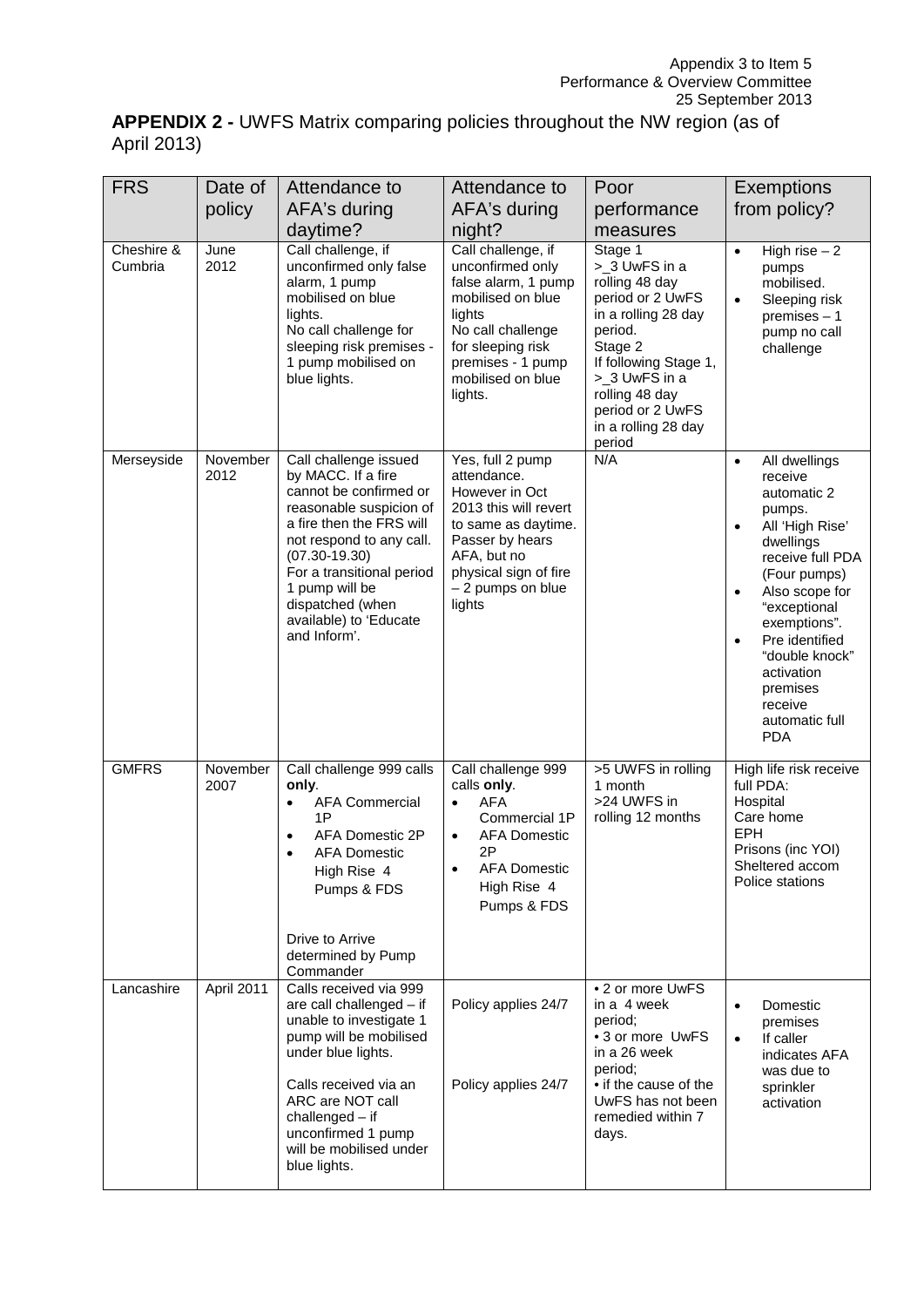# **APPENDIX 3** – list of commercial properties which would be affected by the proposed changes

| Assembly                                    | MoD office within Building                             |
|---------------------------------------------|--------------------------------------------------------|
| <b>Bank/Building Society</b>                | Multi-Storey                                           |
| <b>Bingo Hall</b>                           | Museum                                                 |
| Bus/coach station/garage                    | Other                                                  |
| Call Centre                                 | Other (including surgery)                              |
| Cathedral                                   | Other cultural venue                                   |
| Cats                                        | Other entertainment venue                              |
| Chemicals                                   | Other public buildings                                 |
| Cinema                                      | Other Restaurant/café - (licensed for sale of alcohol) |
| Club/night club                             | Other Restaurant/café - Not known if - licensed        |
| College/University                          | Other Restaurant/café - not licensed                   |
| Community centre/Village or Parish Hall     | Other retail                                           |
| <b>Concert Hall</b>                         | Other retail warehouse                                 |
| Converted office                            | Other transport building                               |
| Day care centre (drop in centre)            | Petrol station                                         |
| Dentist                                     | Police station                                         |
| <b>Department Store</b>                     | Pre School/nursery                                     |
| DIY Warehouse                               | Printing                                               |
| Doctors surgery                             | Pub/wine bar/bar                                       |
| <b>Electrical warehouse</b>                 | Purpose built office                                   |
| Engineering                                 | Recycling                                              |
| <b>Estate Agent</b>                         | <b>Rugby Stadium</b>                                   |
| <b>Exhibition Centre</b>                    | Secondary school                                       |
| Factory                                     | <b>Shopping Centre</b>                                 |
| Food and drink processing                   | Single shop                                            |
| Furniture warehouse                         | Sports and Social club                                 |
| Golf Clubhouse                              | <b>Sports Hall</b>                                     |
| Gym                                         | Sports pavilion/shower block/changing facility         |
| Hazardous materials                         | <b>Swimming Pool</b>                                   |
| Health Centre (not medical)                 | Takeaway, fast food                                    |
| <b>Indoor Market</b>                        | Telephone exchange                                     |
| Infant/primary school                       | Theatre                                                |
| Laboratory/research Establishment           | <b>Town Hall</b>                                       |
| Large supermarket                           | Trains - other                                         |
| Law Courts                                  | <b>Travel Agent</b>                                    |
| Leisure Centre                              | Underground                                            |
| Library                                     | Vehicle Repair                                         |
| <b>Local Government Office</b>              | Vehicle sales                                          |
| Medical/health                              |                                                        |
| centre                                      | Veterinary surgery                                     |
| Mill                                        | Warehouse                                              |
| Mines and quarries - buildings above ground | Zoo                                                    |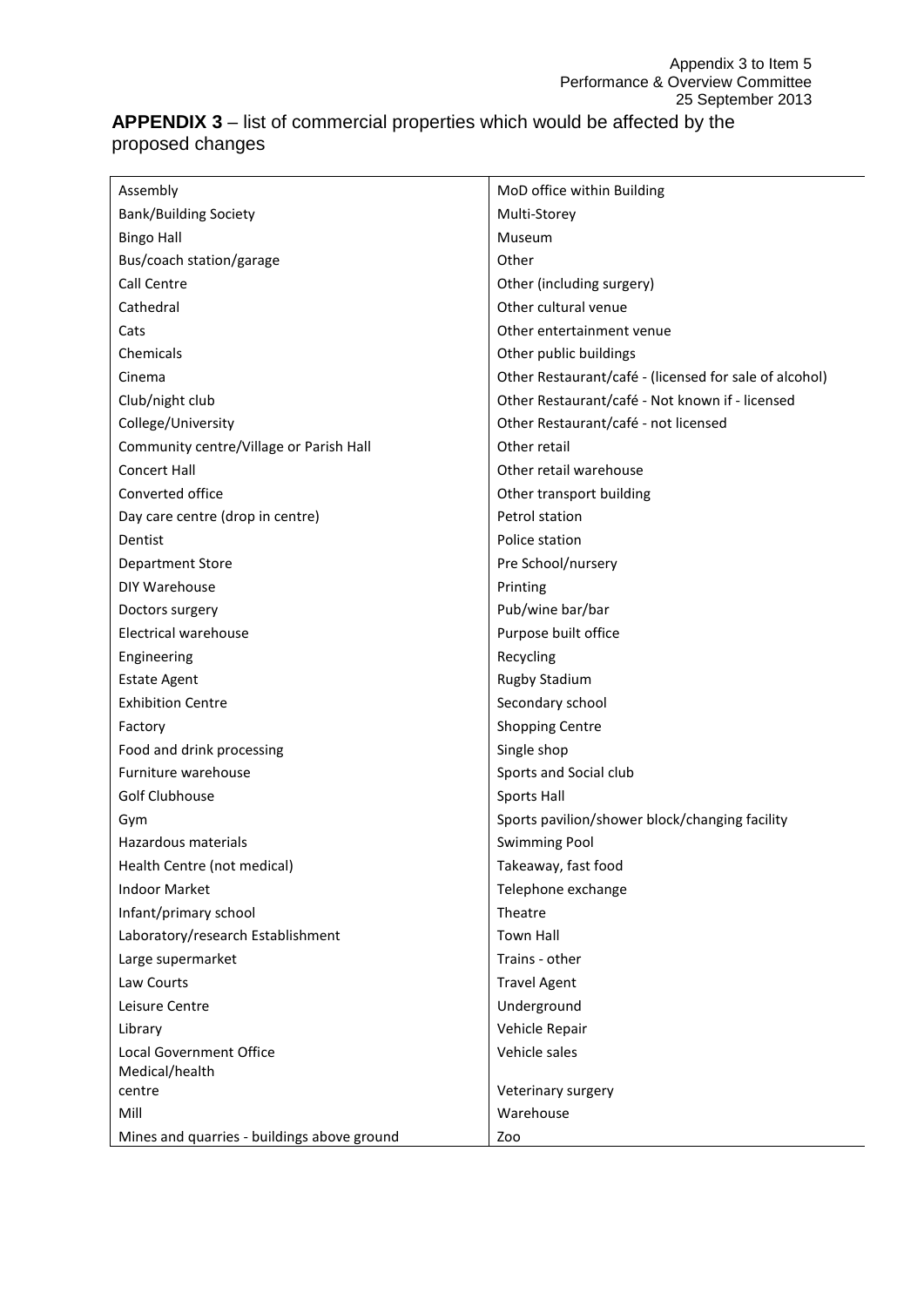**APPENDIX 4** – list of list of premises which would not be affected by the proposed changes.

| Self contained Sheltered Housing                |
|-------------------------------------------------|
| House - single occupancy                        |
| Hospital                                        |
| Up to 3 storeys                                 |
| Nursing/Care                                    |
| Bungalow - single occupancy                     |
| Retirement/Elderly                              |
| Hotel/motel                                     |
| <b>Student Hall of Residence</b>                |
| 4 to 9 storeys                                  |
| Up to 2 storeys                                 |
| 10 or more storeys                              |
| 3 or more storeys                               |
| Children's                                      |
| Hostel (e.g. for homeless people)               |
| Nurses'/Doctors' accommodation                  |
| Youth hostel                                    |
| <b>Tenement Building</b>                        |
| <b>Stately Home</b>                             |
| Boarding School accommodation                   |
| Other holiday residence (cottage, flat, chalet) |
| Prison                                          |
| Caravan/mobile home (permanent dwelling)        |
| <b>Other Dwelling</b>                           |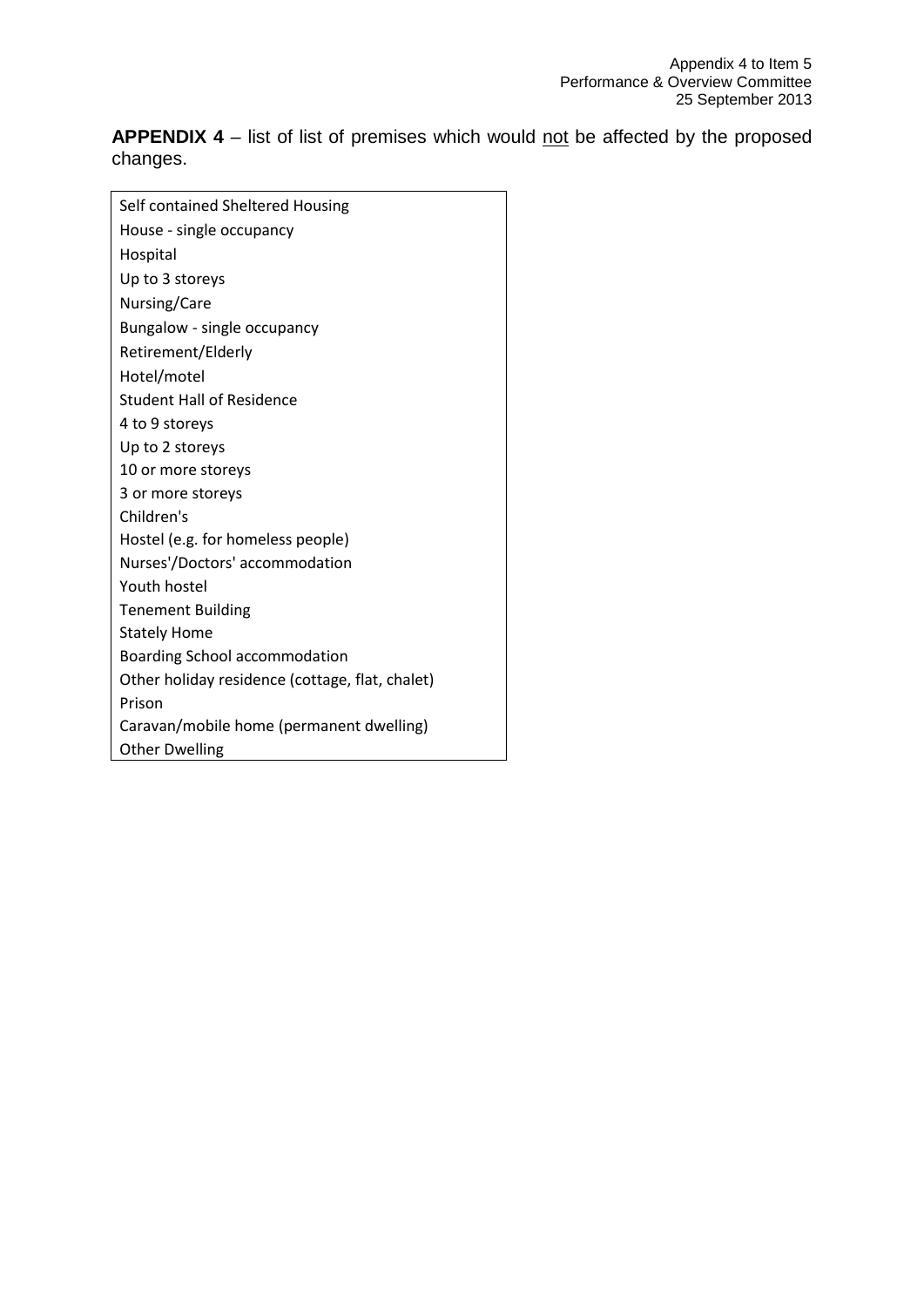**APPENDIX 5:** table showing 2009 – 2013 commercial UwFS which resulted in fires (sorted by time of call)

| Time of call | Category       | Type of premises                                          |
|--------------|----------------|-----------------------------------------------------------|
| 00:48:03     | NonResidential | Factory                                                   |
| 00:56:39     | NonResidential | Hospital                                                  |
| 01:15:22     | NonResidential | Purpose built office                                      |
| 01:38:40     | NonResidential | Warehouse                                                 |
| 01:55:27     | NonResidential | College/University                                        |
| 04:16:50     | NonResidential | Warehouse                                                 |
| 04:50:13     | NonResidential | <b>Department Store</b>                                   |
| 04:50:21     | NonResidential | Hospital                                                  |
| 06:01:08     | NonResidential | Hospital                                                  |
| 06:12:18     | NonResidential | Factory                                                   |
| 06:35:04     | NonResidential | Factory                                                   |
| 07:41:25     | NonResidential | Other                                                     |
| 08:26:49     | NonResidential | <b>Bank/Building Society</b>                              |
| 08:45:46     | NonResidential | Single shop                                               |
| 08:46:00     | NonResidential | Secondary school                                          |
| 08:49:44     | NonResidential | Purpose built office                                      |
| 08:50:36     | NonResidential | Other (including surgery)                                 |
| 08:57:09     | NonResidential | Warehouse                                                 |
| 08:57:51     | NonResidential | Warehouse                                                 |
| 09:09:54     | NonResidential | Cinema                                                    |
| 09:31:10     | NonResidential | Leisure Centre                                            |
| 09:47:32     | NonResidential | Gym                                                       |
| 09:50:40     | NonResidential | Single shop                                               |
| 09:58:26     | NonResidential | Secondary school                                          |
| 09:58:51     | NonResidential | Pre School/nursery                                        |
| 10:17:54     | NonResidential | Single shop                                               |
| 10:36:55     | NonResidential | Secondary school                                          |
| 10:39:26     | NonResidential | Warehouse                                                 |
| 10:40:28     | NonResidential | Pre School/nursery                                        |
| 10:41:00     | NonResidential | Laboratory/research Establishment                         |
| 10:47:44     | NonResidential | Laboratory/research Establishment                         |
| 11:24:48     | NonResidential | Infant/primary school                                     |
| 11:33:54     | NonResidential | Veterinary surgery                                        |
| 11:39:25     | NonResidential | Infant/primary school                                     |
| 11:39:32     | NonResidential | <b>Department Store</b>                                   |
| 11:51:07     | NonResidential | Secondary school                                          |
| 11:55:51     | NonResidential | Other Restaurant/café - (licensed for sale of<br>alcohol) |
| 12:05:40     | NonResidential | Warehouse                                                 |
| 12:07:40     | NonResidential | Hazardous materials                                       |
| 12:08:17     | NonResidential | Purpose built office                                      |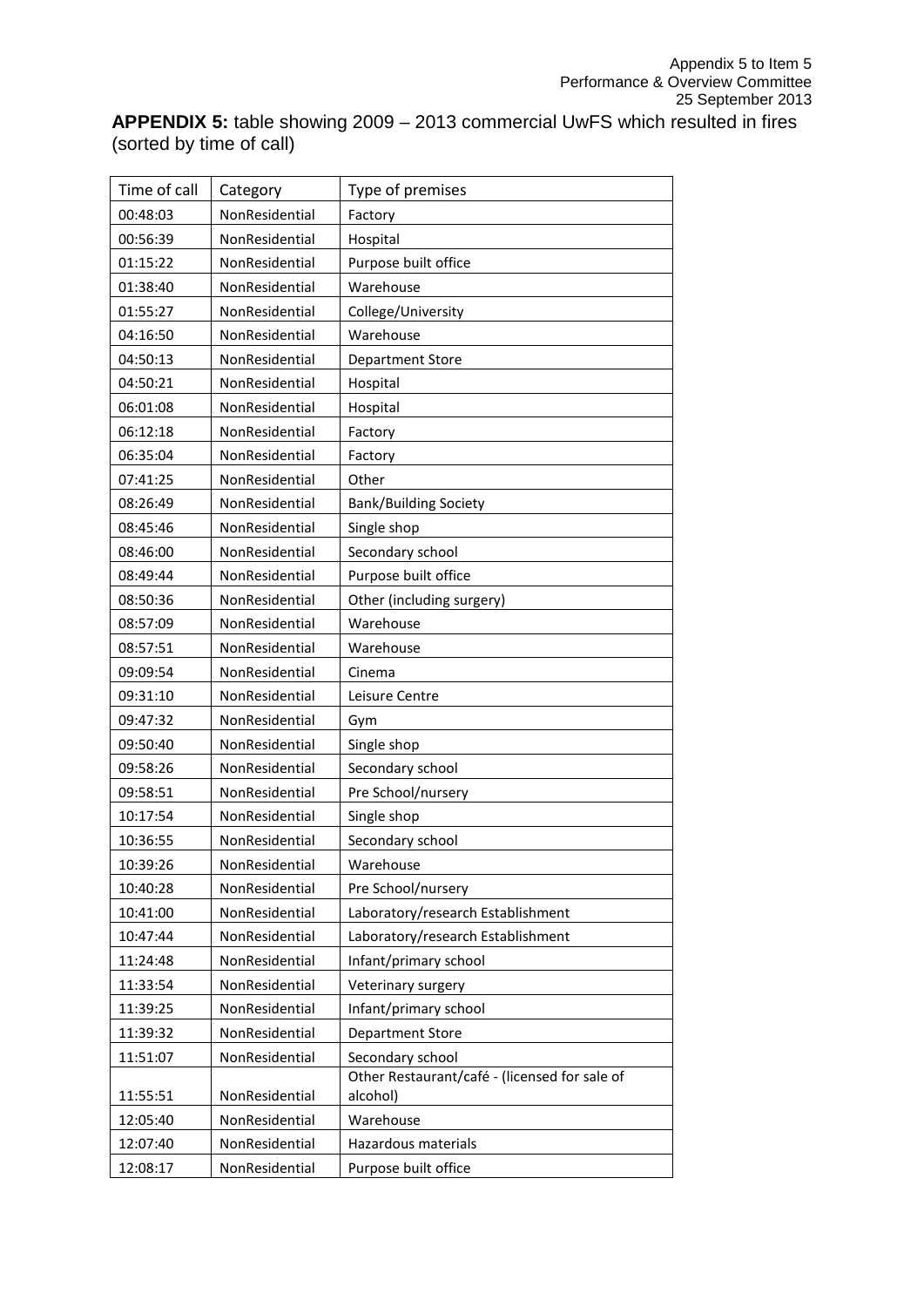| 12:08:34             | NonResidential                   | Secondary school                              |
|----------------------|----------------------------------|-----------------------------------------------|
| 12:19:50             | NonResidential                   | Purpose built office                          |
| 12:22:47             | NonResidential                   | Secondary school                              |
| 12:49:18             | NonResidential                   | DIY Warehouse                                 |
| 12:50:40             | NonResidential                   | Other (including surgery)                     |
| 12:51:19             | NonResidential                   | Other                                         |
| 13:14:06             | NonResidential                   | <b>Department Store</b>                       |
| 13:15:31             | NonResidential                   | Hospital                                      |
| 13:15:35             | NonResidential                   | Purpose built office                          |
| 13:18:25             | NonResidential                   | Single shop                                   |
| 13:22:54             | NonResidential                   | Assembly                                      |
| 13:48:26             | NonResidential                   | Single shop                                   |
| 13:53:51             | NonResidential                   | Purpose built office                          |
| 13:54:29             | NonResidential                   | Hospital                                      |
| 13:56:30             | NonResidential                   | Factory                                       |
| 14:00:05             | NonResidential                   | Factory                                       |
| 14:05:20             | NonResidential                   | <b>Shopping Centre</b>                        |
| 14:08:31             | NonResidential                   | Factory                                       |
| 14:30:08             | NonResidential                   | College/University                            |
| 14:35:08             | NonResidential                   | Other                                         |
| 15:03:32             | NonResidential                   | Single shop                                   |
| 15:09:00             | NonResidential                   | Engineering                                   |
| 15:11:31             | NonResidential                   | Secondary school                              |
| 15:15:33             | NonResidential                   | Factory                                       |
| 15:18:28             | NonResidential                   | Library                                       |
| 15:35:00             | NonResidential                   | Factory                                       |
| 16:15:53             | NonResidential                   | Purpose built office                          |
|                      |                                  | Other Restaurant/café - (licensed for sale of |
| 16:42:45             | NonResidential                   | alcohol)                                      |
| 16:46:24             | NonResidential                   | Hospital                                      |
| 17:02:27             | NonResidential                   | Food and drink processing                     |
| 17:07:23             | NonResidential<br>NonResidential | Laboratory/research Establishment             |
| 17:07:41             | NonResidential                   | Laboratory/research Establishment             |
| 17:17:29             |                                  | Infant/primary school<br>College/University   |
| 17:21:06<br>17:22:25 | NonResidential<br>NonResidential | Other entertainment venue                     |
|                      | NonResidential                   |                                               |
| 17:49:54             |                                  | Factory                                       |
| 18:16:27             | NonResidential                   | Laboratory/research Establishment             |
| 18:50:28             | NonResidential                   | Leisure Centre                                |
| 19:05:37             | NonResidential                   | Call Centre                                   |
| 19:17:03             | NonResidential                   | Hospital                                      |
| 19:18:53             | NonResidential                   | Hospital                                      |
| 20:29:01             | NonResidential                   | Hospital                                      |
| 20:31:48             | NonResidential                   | Factory                                       |
| 20:55:14             | NonResidential                   | Hospital                                      |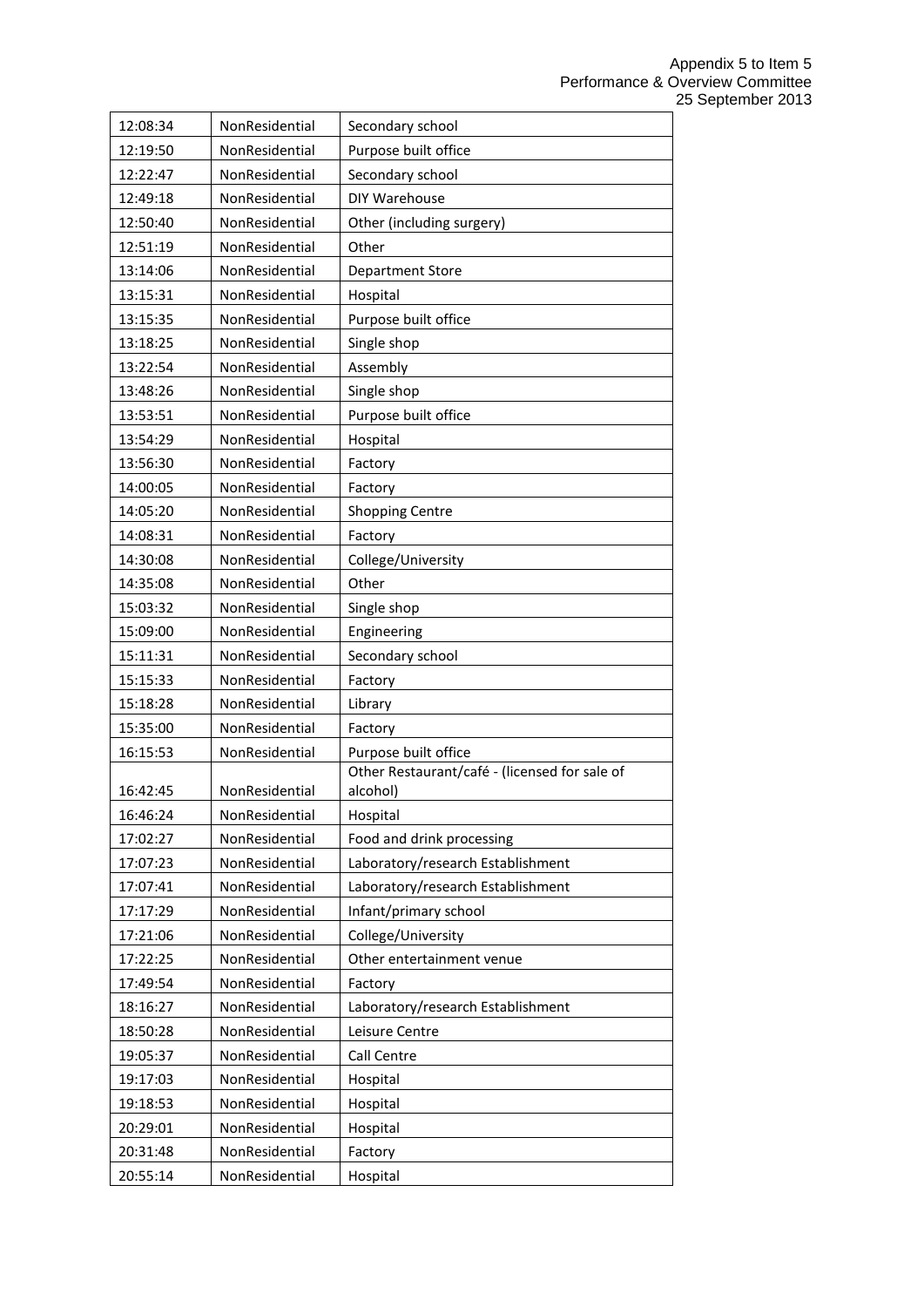| 21:36:22 | NonResidential | Other            |
|----------|----------------|------------------|
| 21:47:47 | NonResidential | Pub/wine bar/bar |
| 22:10:58 | NonResidential | Chemicals        |
| 22:11:25 | NonResidential | Warehouse        |
| 22:31:08 | NonResidential | Other retail     |
| 23:08:49 | NonResidential | Hospital         |
| 23:18:49 | NonResidential | Warehouse        |
|          |                |                  |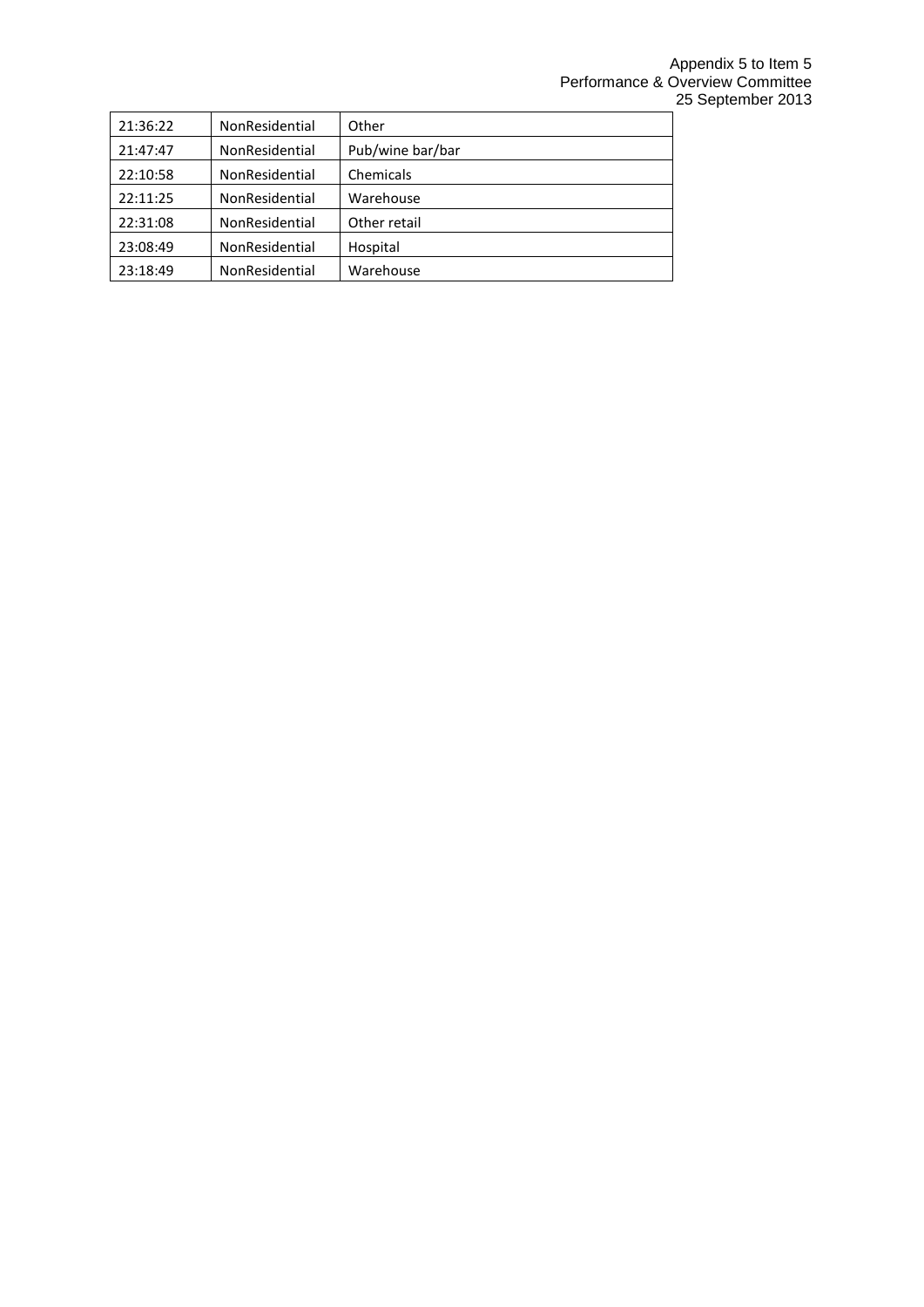#### **APPENDIX 6:** 2012/13 causes of UwFS